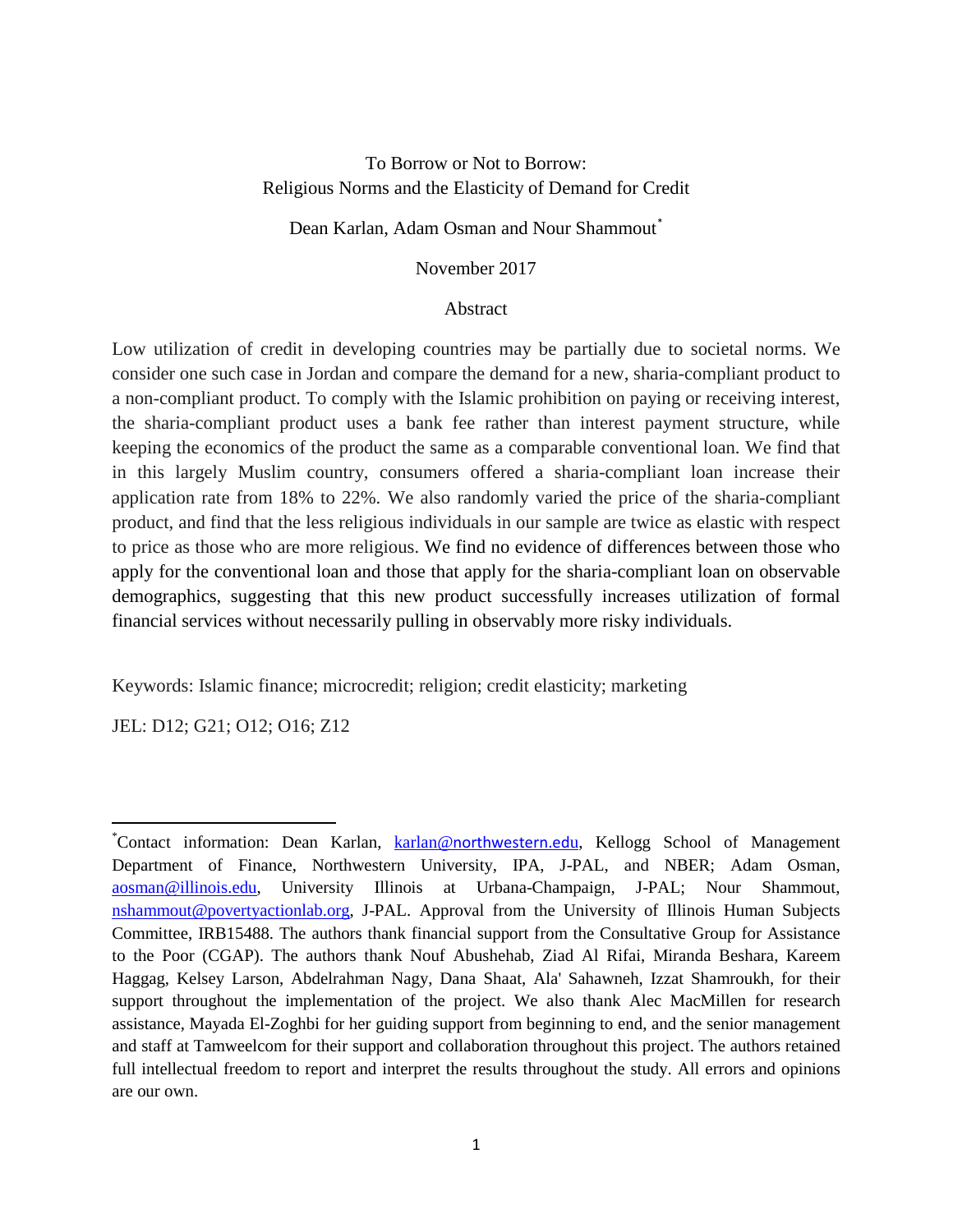#### 1. Introduction

In economics and finance we typically model credit markets using variables such as interest rates, income, investment opportunities, risk, etc., but not social norms, stigma, or religion. Yet such typically non-economic factors may be strong influences on decisions to borrow, and thus also on equilibrium outcomes in credit markets. Religion, depending on its principles and activities, could impose indirect costs: for example, the religion may prohibit borrowing at certain interest rates or under certain conditions. Indeed, in Muslim-majority countries, which constitute over 1.4 billion people, we observe financial inclusion rates, such as the proportion of the population having borrowed from a bank, 24 percent below that of non-Muslim countries after controlling for GDP per capita<sup>[1](#page-1-0)</sup>. Religion, on the other hand, may generate indirect benefits: for example, a faith-based lending process may include group meetings for borrowers, through which borrowers acquire more social capital, or lead to higher repayment rates due to moral suasion, potentially allowing lenders to pass on those savings back to the borrower (Bursztyn et al. 2015). Such costs and benefits have important consequences for thinking about equilibrium outcomes.

Finding cost-effective ways to improve and expand access to formal financial services is a priority for many policy makers around the world.<sup>[2](#page-1-1)</sup> While policymakers (and researchers) often focus on standard aspects such as pricing, loan terms, and marketing, in some settings religious norms may be critical for making financial services more accessible and attractive. Indeed, about 25 percent of adults reported religious reasons as a barrier to having a bank account (Demirgüç-Kunt et al. 2015)<sup>[3](#page-1-2)</sup>. However, surveys that merely ask individuals why they do not borrow or have a bank account may over or under attribute lack of borrowing to religion for a myriad of reasons. There is little behavioral evidence from actual choices that individuals will engage more with formal financial institutions that adhere to such religious norms. Banks may be skeptical about creating new products meant to reach this market segment, especially when products that adhere to religious law may cost more to offer, depending on the structure of the product, due to

<span id="page-1-0"></span><sup>&</sup>lt;sup>1</sup> See Appendix Table A1. Data on religious populations around the world is taken from the World Religion Dataset (Maoz and Henderson 2013), while data about financial inclusion comes from the World Bank's global findex database (Demirgüç-Kunt et al. 2015).<br><sup>2</sup> Although the impact studies of financial access expansions via traditional microcredit did not find

<span id="page-1-1"></span>transformative positive effec However, all individuals did need to obtain a guarantor. We discuss below how this may affect interpretation of the experiment. However, all individuals did need to obtain a guarantor. We discuss below how this may affect interpretation of the experiment. ts, they also did not find noticeable deleterious effects (for an overview, see Banerjee, Karlan, and Zinman 2015; and for specific studies, see Angelucci, Karlan, and Zinman 2015; Attanasio et al. 2015; Augsburg et al. 2015; Banerjee et al. 2015; Crépon et al. 2015; Karlan and Zinman 2011; Tarozzi, Desai, and Johnson 2015). Burgess and Pande (2005) examine expansion of banking branches into rural, poor areas of India and find larger positive long term effects on poverty rates, and similarly Breza and Kinnan (2016) finds larger effects, at a general equilibrium level, from a credit crisis that led to a large negative supply-side shock on credit.

<span id="page-1-2"></span><sup>&</sup>lt;sup>3</sup> Many interpret Islamic law to prohibit receiving interest on savings, as well as paying interest on borrowing.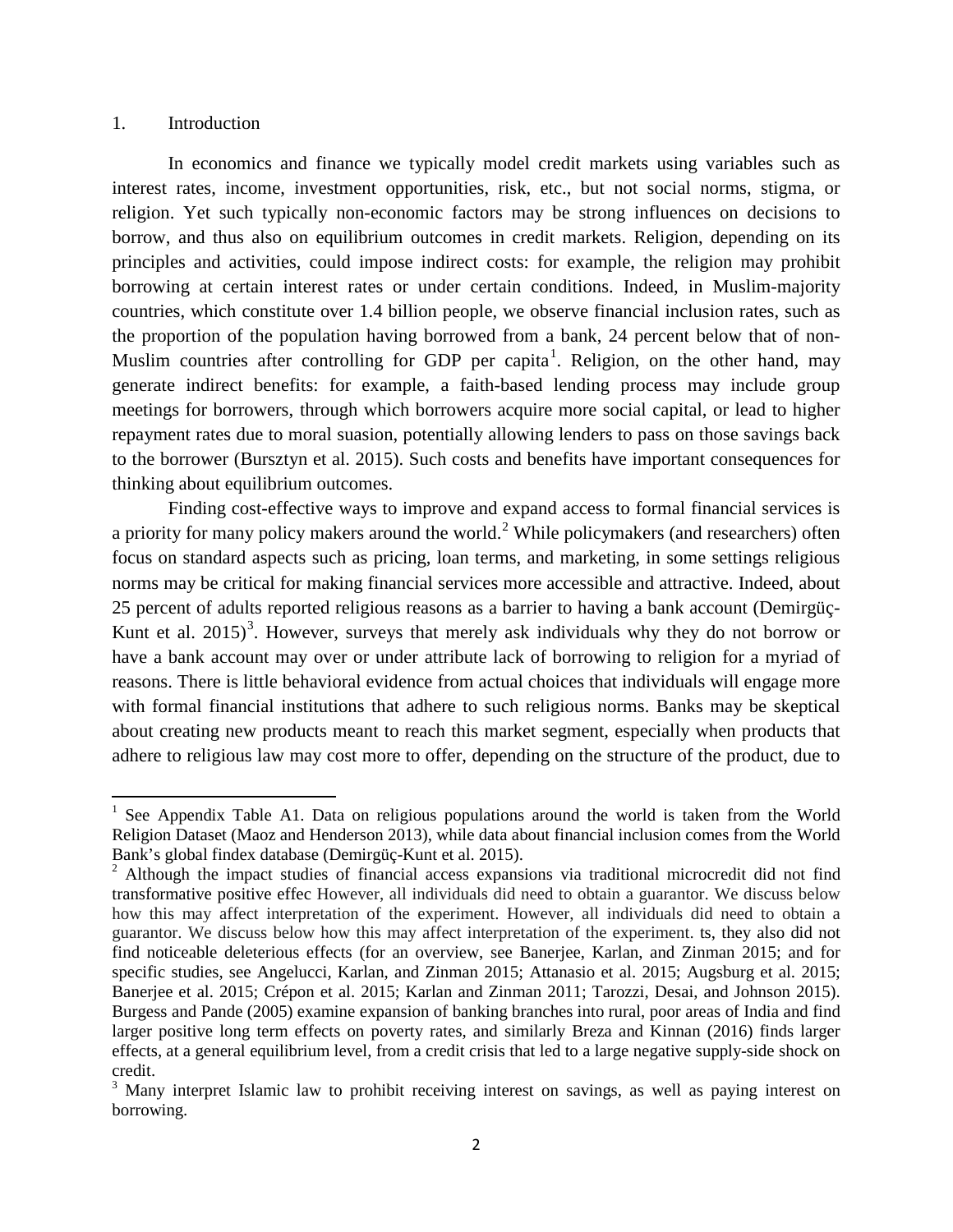increased transaction and loan processing costs, and little evidence that borrowers are willing to absorb the prices needed to counteract these higher costs.

More abstractly, these points need not be thought of as only about religion. In a market where borrowing is exogenously stigmatized, the same negative effects may occur. For example, in South Africa, borrowing from high interest rate microlenders is frowned upon, as evidence by a high rate of lying about borrowing from surveys (Karlan and Zinman 2008). On the other hand, more frequent meetings (commonplace in faith-based microlending programs, although not in the context we study) can also be done without a faith component, and have been shown to generate higher levels of social capital and subsequently lower default rates (Feigenberg, Field, and Pande 2013). Such impacts from increasing or decreasing social effects can influence equilibrium outcomes in two ways: first, they change the demand curve for credit, and second, they may change the composition of clients, shifting towards more risky, or less risky, borrowers.

Through a randomized marketing experiment in collaboration with a microfinance institution (MFI) in Jordan, we test how religious certification and pricing impact the decision to borrow. The MFI was introducing a new loan product that adheres to the Islamic prohibition on the use of interest costs in lending through the use of a bank fee structure. All marketing activities were done individually, not in community meetings for example as is often common in other microlending operations.<sup>[4](#page-2-0)</sup> We use this opportunity to conduct a marketing experiment to study how borrowers respond to variations in the new product. Enumerators conducted face-toface marketing with individuals in markets and residential areas. Specifics of the product were randomized at the individual level. The primary outcomes of interest are whether an individual applies for a loan, the loan amount requested and the composition of borrowers (i.e., riskiness based on observables). However, no further outcomes are viable, such as actual borrowing amount, repayment, future borrowing, or any household impacts, as the loans did not actually get made to the treatment group because of delays in the start of the lending program.

When pricing of the two products is identical, we find that 18.4% of individuals offered a conventional loan apply, whereas 22.0% of individuals offered an Islamically permissible ("sharia-compliant") product apply (p-value on t-test of equality of proportions  $= 0.002$ ).

We also test whether demand for the sharia-compliant product depends on the entity authorizing its religious permissibility. Like many other types of products, when consumers come across something new they must assess whether or not the claims made of the product are accurate. Here, borrowers must assess whether the loan product satisfies religious law, and different types of authorizations may help in that regard. We do not find that consumers are particularly discerning when it comes to the certifying entity, with no statistically significant differences in application rates between a government approval, a local religious leader's approval, the bank's religious board's approval, and no named approval at all. In fact, additional details about the authorizing entity leads to a lower application rate relative to no authorizing

<span id="page-2-0"></span> <sup>4</sup> However, all individuals did need to obtain a guarantor. We discuss below how this may affect interpretation of the experiment.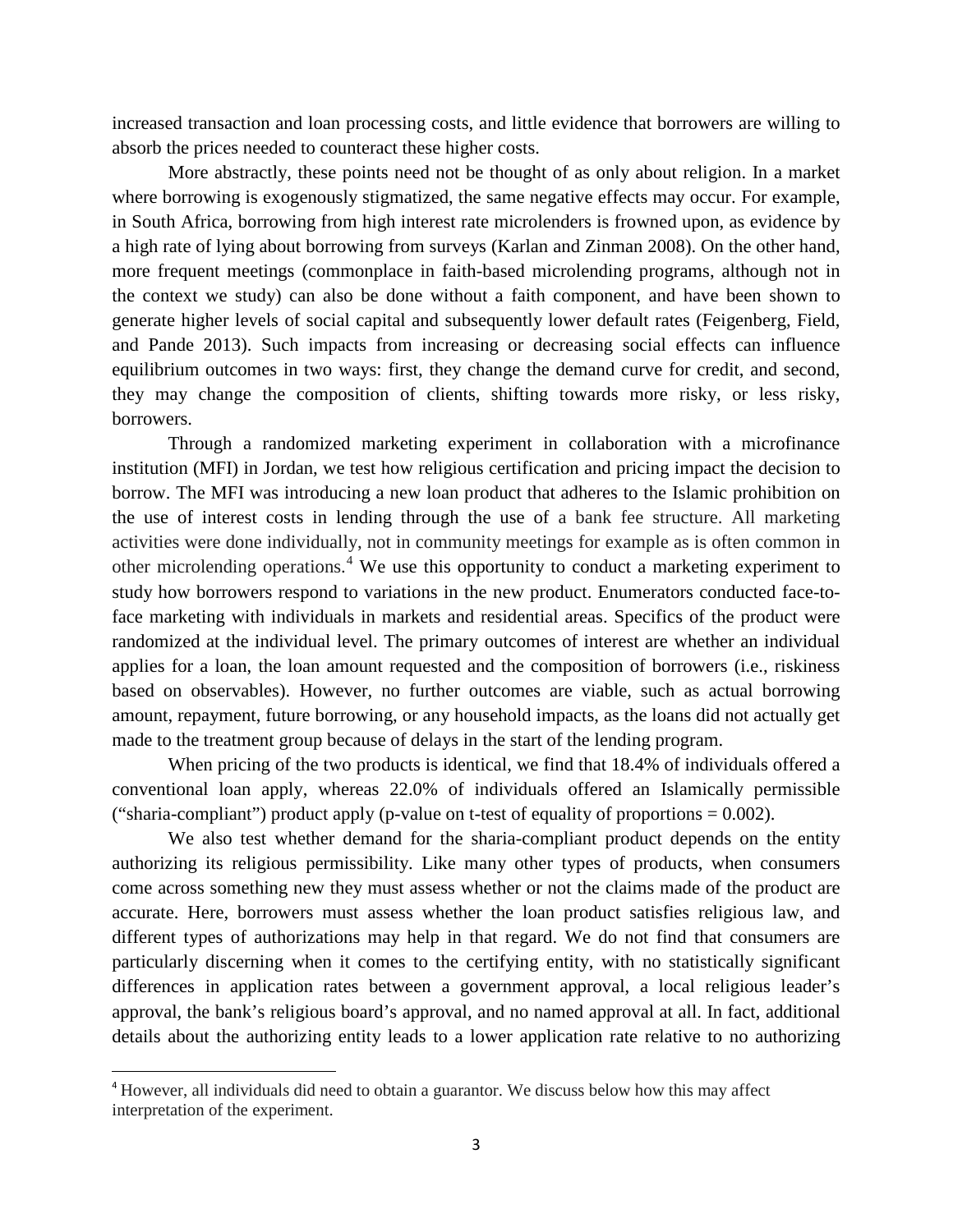details at all, although this estimate is not statistically significant. This results implies that while individuals care about whether the product claims to be religiously compliant, the impacts of certifying entities is not straightforward.

We also estimate price sensitivity and how it interacts with variation in religiosity. We do this by offering some borrowers the option of either a conventional product or a sharia-compliant product that is either less expense, equal in price, or more expensive, than the conventional product. We also collect a simple proxy for religiosity (asking directly about religiosity is socially inappropriate)—whether or not the individual watches religious television. We find that as the price of the sharia-compliant loan increases the demand for that product decreases, in line with basic economic theory. On the other hand, we find that religious individuals are half as price sensitive: their demand for the sharia-compliant product goes down more slowly as the price increases.

In addition to impacts on loan application rates, we also examine requested loan size and the composition of borrowers. On average, there is no difference in requested loan size between those who apply for the conventional loan and those that apply for the sharia-compliant loan. However, we find small increases in requested loan size for those clients who are informed of the religious authorization associated with the sharia-compliant loans, which may be evidence of moral licensing, i.e., using the authorization to justify more intensive utilization of the credit opportunity.

We observe no differences across any of the treatment arms in the composition of borrowers along many dimensions: age, gender, education, marital status, whether loan is for home repair, employment status, home ownership, bank account ownership, and prior borrowing status. This suggests that this new product is successful in bringing more people into the financial sector, without necessarily pulling in those individuals who are observably more risky for the lender.

In our discussion of results, we elaborate on several alternatives for the underlying mechanism behind the revealed preference for the sharia-compliant product (aside from desire to adhere to religious norms), including peer signaling via the loan guarantee requirement, differential inference on behavior of and trust in the lending institution, and experimenter demand effects.

We contribute to several different strands of economics literature. First, this paper relates to the literature on the importance of religion to economic decision making (Stulz and Williamson 2003; Bénabou and Tirole 2003; Campante and Yanagizawa-Drott 2015; Iannaccone 1998; McCleary and Barro 2006; Hilary and Hui 2009). Similarly, in a lab experiment Benjamin, et. al (2016) shows that religious salience in the lab can affect contributions to a public good. This paper also relates to the literature on how non-financial characteristics can impact take-up of a financial product (Kumar, Niessen-Ruenzi, and Spalt 2015; Benartzi and Thaler 2004; Bertrand et al. 2010; Madrian and Shea 2001). We add to this literature by showing how religious norms can impact the decision to apply for a loan, and can in certain cases be more effective than changing the monetary parameters of a loan. Finally, we contribute to the literature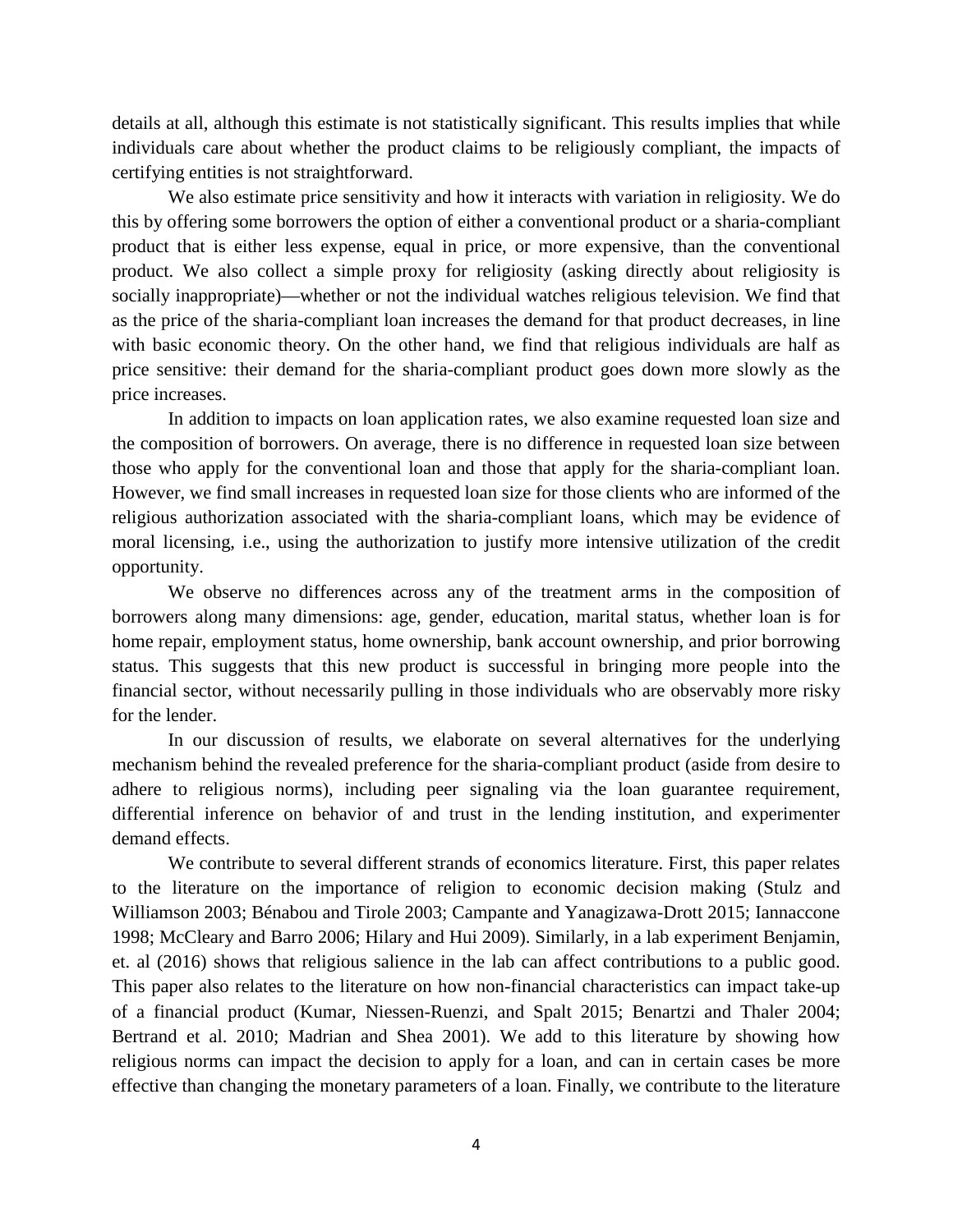on Islamic Finance (Zaher and Kabir Hassan 2001; M. A. El-Gamal 2006; M. El-Gamal et al. 2014; Johnes, Izzeldin, and Pappas 2014; Berg, El-Komi, and Kim 2016). While nearly all prior work took a historical or observational approach to describing differences between Islamic and conventional finance, we contribute to this literature by providing evidence from a marketing experiment on the differences in consumer behavior in response to sharia-compliant features, certification authorities and pricing.

#### 2. Religious Law and Local Context

#### *2.1 Islamic Law, and Operational Forms*

l

Islamic Law prohibits the payment or receipt of usury<sup>[5](#page-4-0)</sup>, commonly interpreted as a prohibition on financial products, including both credit and savings products, which use conventional interest rates and operational forms. An "Islamic Finance" sector has developed in an effort to provide access to financial services while still adhering to the religious prohibition of interest. These financial providers have developed products that are in line with scholarly interpretations of Islamic law and these Islamically permissible products are commonly referred to as sharia-compliant.

Sharia-compliant products often have the same goal as conventional products, but change parts of the operational details so as to avoid the direct use of interest. To take an example closest to our setting, a conventional loan will normally be a cash-for-cash transaction, where the lender provides the capital and the borrower will return the capital and additional interest fees over time. In contrast, one common sharia-compliant financing product is *murabaha*, otherwise known as a cost plus markup sale. In a *murabaha* transaction the lender will provide the capital, usually *in-kind* (where the lender buys the item on behalf of the borrower), and the borrower will pay back the cost of the capital along with a *murabaha* fee. Often times these fees come out to cost the borrower about the same as (or more than) the interest in a conventional loan.

From an economic standpoint these two forms of a loan are equivalent. In fact, some lenders provide sharia-compliant products that seem no different from conventional products other than in terminology. In the example above, one clear difference between the conventional loan and the sharia-compliant loan is that the sharia-compliant loan is provided by the lender to the borrower *in-kind*, and then repaid with cash. Other lenders will provide the borrower with the funds in cash as long as the borrower promises to use the cash to buy the items that they claim they will use the loan for. This difference is often sufficient for some Islamic scholars to permit this type of transaction.<sup>[6](#page-4-1)</sup> Another difference is in how late payments and default are treated. There is variation in lender policies, some lenders will levy fees that do not compound over time,

<span id="page-4-0"></span><sup>&</sup>lt;sup>5</sup> The Arabic transliteration for usury is "*riba*". For a more complete treatment of the economics of Islamic Finance see (M. A. El-Gamal 2006)

<span id="page-4-1"></span><sup>&</sup>lt;sup>6</sup> While the differences can be quite small, they can be sufficient under Islamic Law. Consider, for instance, the differences between a civil marriage and a religious marriage. Often the practical differences amount to changes in location and wording, with the concept and end result being exactly the same.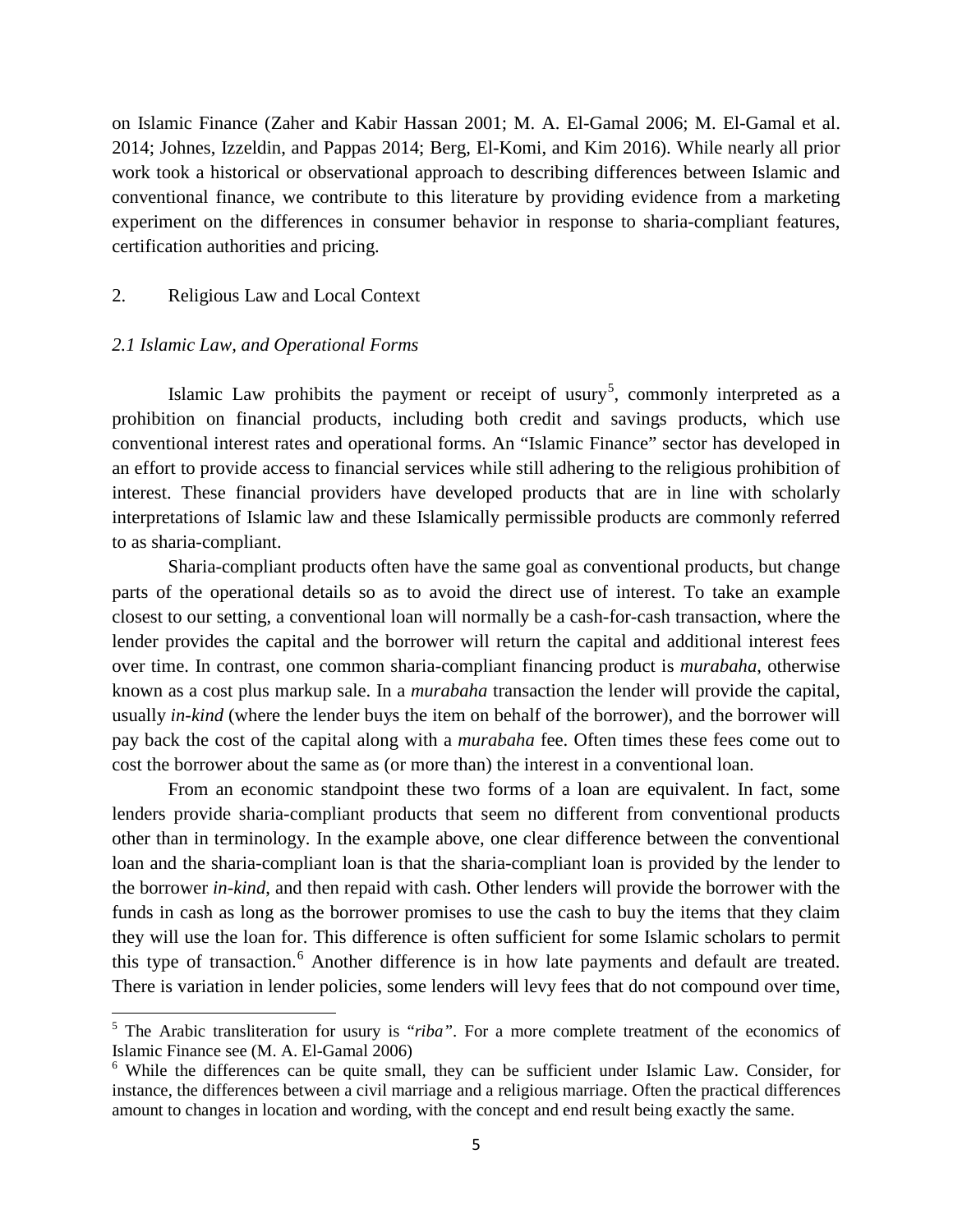while others will structure the loan in a way in which late payments are financially penalized in the same way as in conventional loans.

## *2.2 Religion and Access to Finance*

Even if the practical difference is sometimes small, the religious difference between the loans is important to many. In Muslim majority countries financial inclusion rates are particularly low, especially among low-income populations. For example, according to Demirgüç-Kunt et al. (2015), a quarter of adults in countries with significant Muslim populations cite religious reasons as a barrier to having a bank account, and there is evidence that despite a growing Islamic Finance sector, access to Islamic financial products is still scarce (El-Zoghbi and Alvarez 2015). In Jordan, where our study takes place 32 percent of respondents gave religious reasons for not seeking conventional loans, and in Syria a survey found that 43 percent of respondents cite religious reasons for not obtaining microcredit (Karim, Tarazi, and Reille 2008, reporting on draft IFC reports). Hence, no matter what the economics are behind the products, there is a large reported preference for sharia-compliant products among Muslims.

It is important to note that the above referenced surveys are not able to explicitly test whether individuals are actually turning down access to conventional financial products for religious reasons, or if they are simply claiming that religion is the reason why they are turning down these products alongside other considerations like price. Since many sharia-compliant products require additional layers in order to be religiously permissible (such as providing a loan in-kind), this can increase the cost, and subsequent price, of the loan. It may be the case that borrowers have access to sharia-compliant products but are unwilling to pay for it, and claim religious reasons as it may feel like a more acceptable answer for them to provide to surveyors.

Further evidence regarding the importance of religion in utilization of financial services comes from a crude cross-country comparison, reported in Appendix Table 1. We consider four different measures of financial inclusion across all countries in the developing world<sup>[7](#page-5-0)</sup>, and regress financial inclusion on an indicator variable equal to one if the country is majority Muslim, and we include a control for third order polynomial of GDP per capita. We find that people in Muslim majority countries are 3 percentage points less likely to have borrowed from a bank in the past year (a 24 percent decrease compared to countries that are not Muslim majority) and 11 percentage points less likely to have a savings account (a 29 percent decrease). While these indicators of formal financial inclusion are both economically and statistically significantly lower for Muslim majority countries, they are partially made up for with increases in informal borrowing, as seen in column 3 where Muslim majority countries utilize credit from shops more, leading to no overall effect on total borrowing. While cross-country regressions do not allow us to interpret these differences causally, and much may be omitted from our sparse specification, they provide suggestive evidence that religion contributes to reduced usage of formal borrowing in equilibrium.

l

<span id="page-5-0"></span> $7$  We use the International Monetary Fund's definition of developing countries.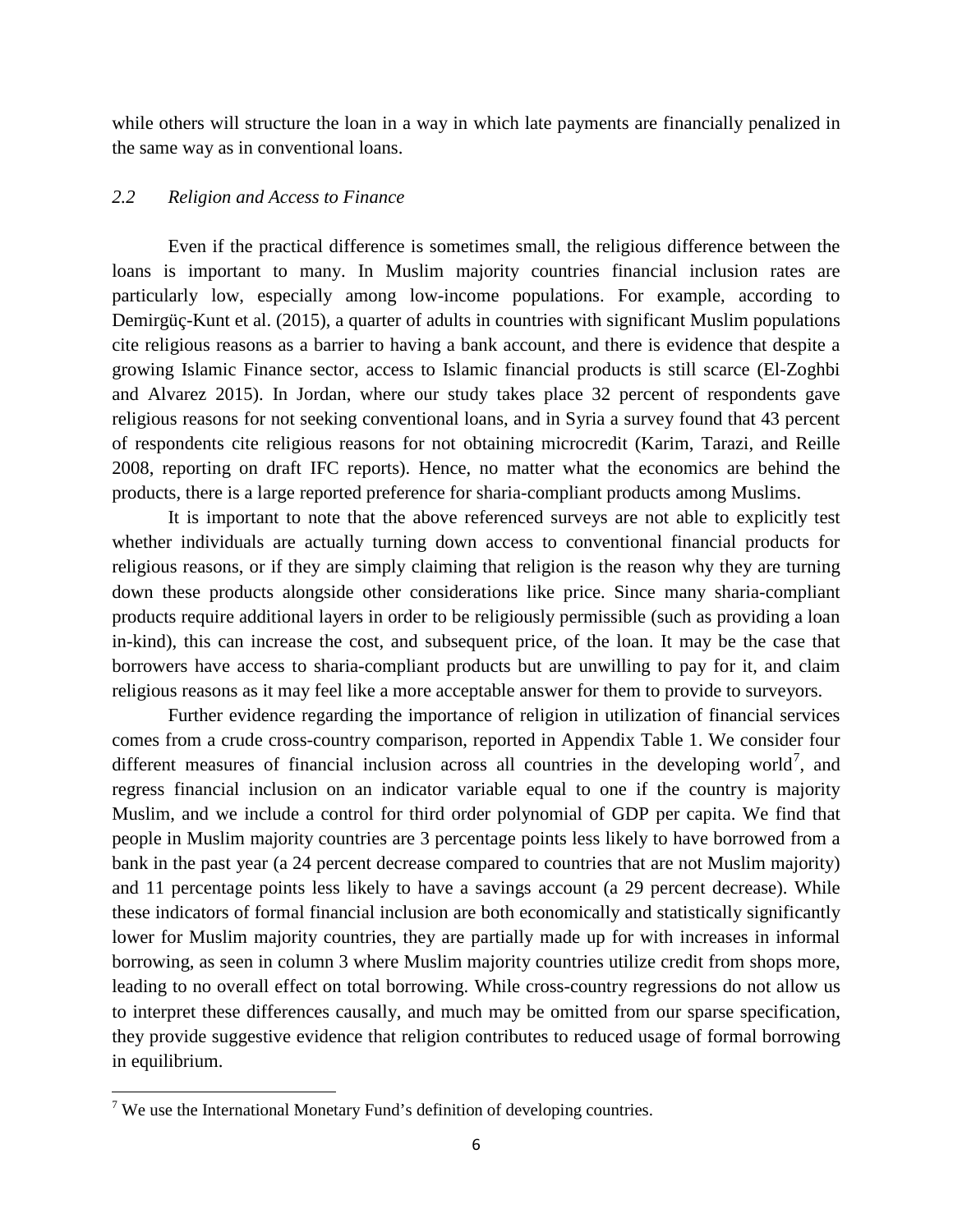Another potential worry for consumers is the authenticity of the sharia-compliant service (El-Zoghbi and Alvarez 2015). There is significant variation across the Muslim world in interpretation of Islamic law and corresponding variation in what types of financial products are accepted as sharia-compliant and which are not. Since there is no central authority in Islam, different places follow different religious interpretations, and may have different thresholds for whether a product is sufficiently "Islamic". Even if individuals have access to sharia-compliant loans, and the price is in line with their expectations, they may worry that the product is not different enough from conventional products and so not actually religiously permissible and continue to turn down sharia-compliant loans for religious reasons.

Returning to the larger literature on financial inclusion, in an analysis of the patterns across several microcredit evaluations, Banerjee, Karlan, and Zinman (2015) notes how low take-up is an important issue facing providers across a variety of contexts. Similarly Field et al. (2013) showcase how traditional microfinance products may lead to less than optimal outcomes for borrowers. One way to interpret these two facts is to say that there is a need to develop new modes of microcredit that address the needs of borrowers, both from the side of personal preferences (e.g. religious beliefs, behavioral biases, etc.) and personal financial needs (e.g. inkind loans, longer grace periods, etc.). The experiment reported here allows us to investigate how products that address personal preferences of borrowers in a particular context can contribute in improving the outreach of financial products to the poor.

#### *2.3 The Cultural and Financial Landscape in Jordan*

Only a quarter of adults in Jordan had any account at a financial institution, with this proportion decreasing to 16% for the poorest forty percent of the country. While 14% had borrowed from a financial institution during 2014, 32% had borrowed money in general, the difference being made up by borrowing from friends and families as well as informal lenders (Demirgüç-Kunt et al. 2015). Part of the reason for these low rates of financial inclusion could be because there are important information asymmetries- only 2.5% of the population is covered by the country's public credit registry, making it difficult for lenders to assess credit risk (World Bank Group 2016). Microfinance institutions are often seen as one avenue through which countries can increase access to financial services.

In Jordan 97 percent of the population of 7.5 million identify as Muslim. The World Bank estimates that 14 percent of the population lives in poverty. Religion plays a large role in the country. Most of the populace, 85 percent, say that religion is very important in their lives, 71 percent, favor making religious law the law of the land, and 93 percent agree that religious judges should have the power to decide family law and property disputes (Pew Research Center's Religion & Public Life Project 2013). Unlike much of the western world, religious leaders in the Muslim World can issue religious rulings and opinions that can be binding in certain cases. Usually, most religious opinions (*fatwa*) are non-binding, but a prominent religious leader's (*imam*) opinion can hold a lot of weight in the decisions made by an observant Muslim.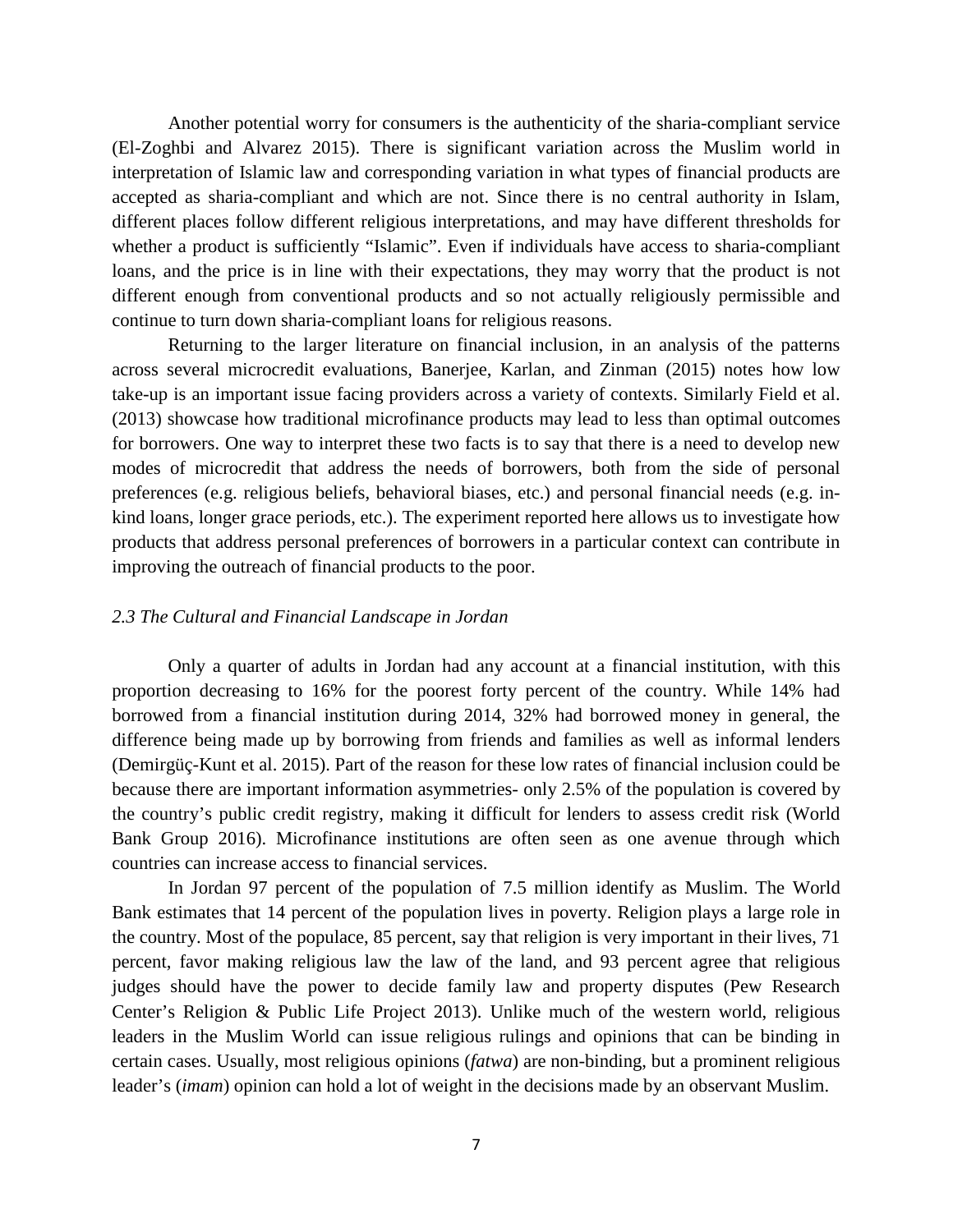The importance of religion in everyday life manifests itself in financial decisions according to surveys exploring issues of financial inclusion. As discussed above, survey evidence points to religion having nontrivial impacts on financial decisions in Jordan. While there are several Islamic banks in Jordan there were no official Islamic microfinance institutions in Jordan at the time of the study<sup>[8](#page-7-0)</sup>. A large proportion of the population is too poor to avail themselves of financial services from large banks. Taken together this leads to many of the poor being financially underserved, setting the stage for natural demand for religious products, including Islamic lending.

Even though the law allows the Central Bank of Jordan the right to regulate Islamic banking differently from conventional banks, they do not treat them any differently with respect to the normal levers that central banks regulate like lending limits, liquidity ratios and capital adequacy ratios (Abdel Al, 2004). This is slowly changing, with a new set of regulations expected to be put in place in 2017, but even those regulations are lax. This is partially due to the wide range of religious opinions about what is permissible. No country is known to regulate the Sharia jurisprudence used to determine whether a product is actually sharia compliant (CGAP, 2008).

We chose Jordan as the site of our study for several reasons. First the context is one that is common across many Muslim-majority countries. Jordan has nearly the median GDP per capita for middle income countries as defined by the World Bank. While it contains a sizeable middle-class there are still many individuals who do not have access to formal finance, as is the case with many Muslim majority countries. Second, as shown above, religion continues to play an important role in people's lives with evidence that it directly impacts their financing decisions. Finally, we were fortunate to find a partner who provided conventional loans and was in the process of expanding operations to begin providing sharia-compliant loans which allows us to test both at the same time, as discussed below. There are not many institutions that provide sharia-compliant consumer loans, and so the search for a suitable partner was non-trivial.

### 3. Experimental Design

### *3.1 Partner Institution*

We partnered with a Jordanian microfinance institution, Tamweelcom, to evaluate market demand for sharia-compliant loans. Tamweelcom was established in 2000 as a non-profit and is one of the country's largest and fastest growing microfinance institutions. As of December 2014, when we began the experiment, it had over 56,000 active borrowers, more than 94 percent of whom were women<sup>[9](#page-7-1)</sup>. The average loan size in 2014 was 315 JDs (approximately 445 USD) and the repayment rate exceeded 95 percent.

<span id="page-7-0"></span> $8$  The first official Islamic MFI in Jordan was the entity that was begun by the founders of our partner bank after the completion of this study: <u>http://www.islamicfinance.de/?q=node/8055</u>

<span id="page-7-1"></span><sup>&</sup>lt;sup>9</sup> Tamweelcom Annual Report 2015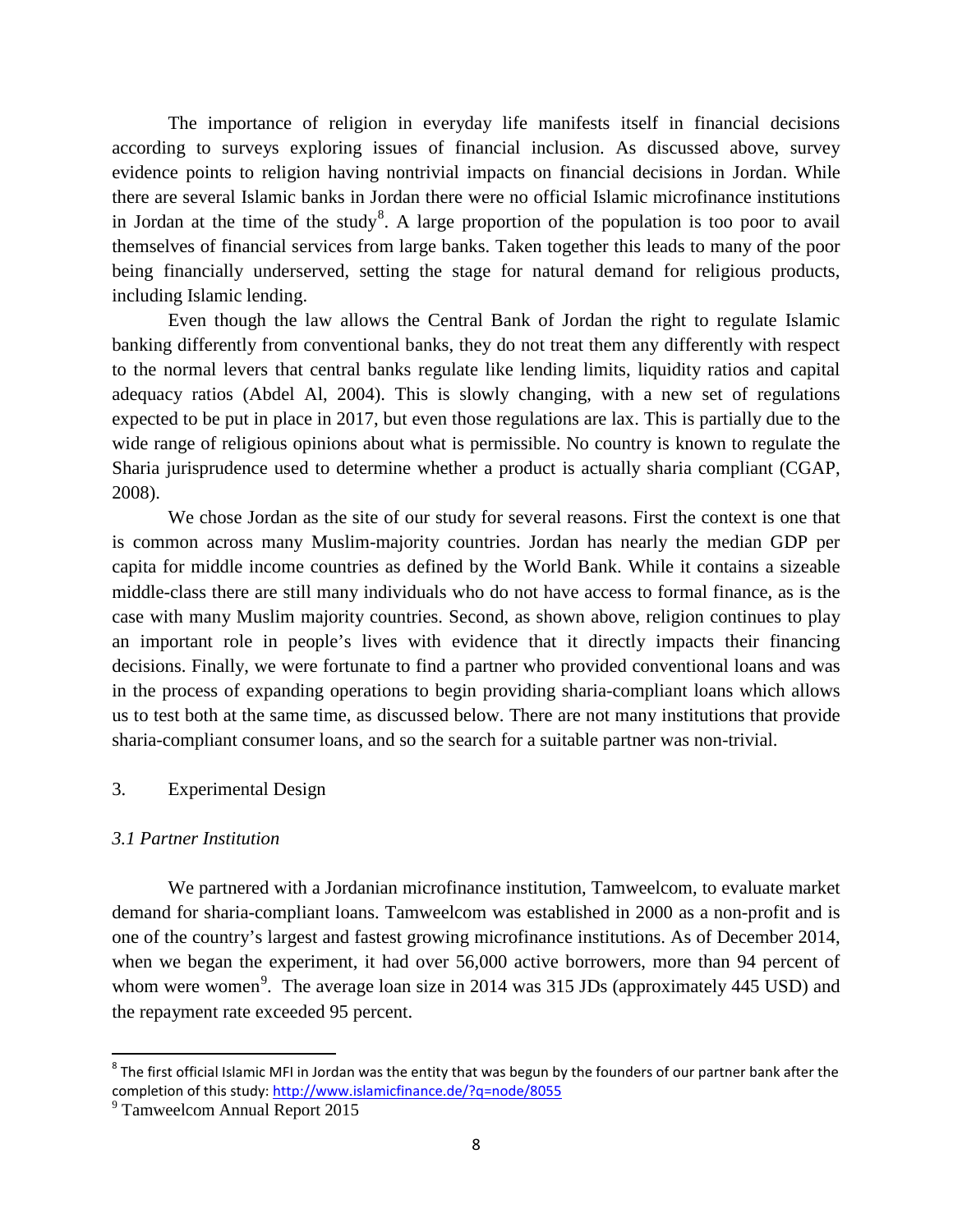At the time of the experiment, Tamweelcom was in the process of establishing a subsidiary entity that would provide sharia-compliant products to the market. This entity eventually became the first sharia-compliant microfinance institution in Jordan. At the time they were interested in knowing how the level of demand for sharia-compliant loan products compares with the demand for the conventional products they had been providing to the marketplace for over a decade. They had designed a *murabaha* product that was to be similar in price and terms as the conventional product, but different in its contractual form. The most similar conventional product provided money to finance household asset purchases at a given interest rate, whereas the sharia-compliant product would offer consumers the ability to finance the same set of assets at the cost of the product plus administrative fees to cover costs incurred by the financial institution during purchase of the goods.

Tamweelcom, and the new sharia-compliant entity, focus on individual lending. Most new accounts were by individuals who had heard of Tamweelcom and went to ask for a loan directly. Tamweelcom would determine loan eligibility by looking at proof of income. Individuals also had to secure a guarantor for the loan. As mentioned above, the public credit agency only covers 2% of the population, and so most people do not have a credit history.

#### *3.2 Experimental Details*

In collaboration with Tamweelcom, we hired and trained new marketing specialists to market the two loan products to households and individuals in the six largest cities in Jordan: Amman, Irbid, Zarqa, Aqaba, Madaba, and Al-Salt. The marketers used a tablet programmed with SurveyCTO software which would randomly select and display one of eight different marketing and pricing pitches (exact scripts can be found in the Appendix). The marketers were trained to use the tablet, and were provided with a detailed orientation session about the eight different pitches. They would then go to different markets and residential areas and ask individuals if they were interested in hearing about a loan product. If individuals said "no", marketers moved on and the individual was not included in our sample. If the individual said "yes", marketers asked a few basic demographic questions (e.g. age, education, marital status, etc.) and read the randomly assigned marketing pitch. This sampling strategy could lead us to underestimate the true demand for sharia-compliant loans if there is a group of "sharia-compliant only" borrowers who say they are not interested in hearing about the loan because they assume that we will offer them a conventional loan (since sharia-compliant loans are rare in this context).

The eight different marketing and pricing pitches constitute the different treatment arms in our experiment. In the first pitch, which serves as the control group, individuals were offered a conventional loan to finance household asset purchases from "the Jordan Microfinance Company" the legal name of Tamweelcom, and a known brand in the market. This conventional loan is an actual product that was being offered by Tamweelcom at the time and was closest in practice to the sharia-compliant loans that Tamweelcom's new subsidiary was going to be providing. They were told that the loan carried a monthly interest rate of 1.9 percent, a maximum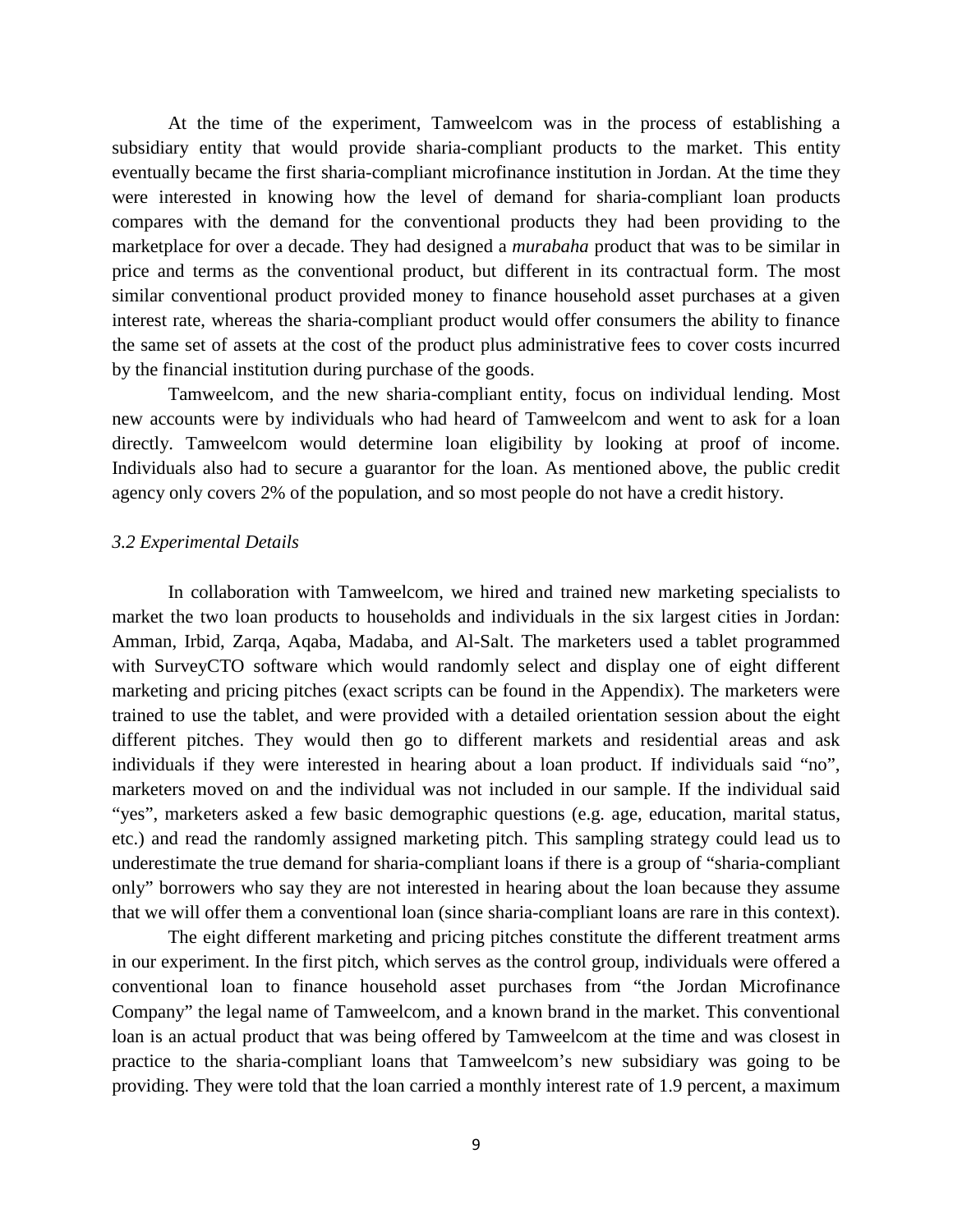loan term of 20 months and could range from 300-1500 Jordanian Dinars (423 – 2,115 USD). It was an individual liability loan with no grace period. They were then asked if they were willing to fill out a preliminary application for the loan with the marketer. If they said "no" they were asked why not; if they said "yes" they were then asked several more questions that are part of Tamweelcom's standard loan application. Their decision as to whether or not to apply for the loan after they heard the marketing pitch serves as our main outcome variable.<sup>[10](#page-9-0)</sup>

The remaining seven treatments offered a sharia-compliant loan in some form. The first treatment pitch is a simple mirror of the conventional loan pitch. The potential borrower was offered a basic sharia-compliant loan, to finance the purchase of a household asset. The loan would have a monthly *murabaha fee* of 1.9 percent with the same loan term and range of credit amount as the conventional loan.<sup>[11](#page-9-1)</sup> The second, third, and fourth treatment groups were offered a similar sharia-compliant loan, but the marketing pitch also included a statement about the religious authority that approved the product. The three religious authorities were commonly used authorizing entities: a government appointed sharia board, a local religious leader, and the bank's sharia board. After they heard the pitch the potential borrowers were asked if they were interested in filling out a preliminary loan application, just like the control group.

The final three treatment groups were offered the choice between a conventional loan or a sharia compliant loan with no mention of an authorizing entity. We randomized the price of the sharia-compliant loan so that it was either cheaper (1.75%), equal in price (1.9%), or more expensive (2.2%) than the conventional loan. Individuals in these treatments were asked which of the two types of loans they preferred, whether or not they actually wanted to apply for the loan. They were then asked whether or not they wanted to apply for the type of loan they preferred.

All treatments that included a sharia-compliant loan were offered under the lender name Tathmeer instead of the Jordan Microfinance Company. This was done because there is a concern that banks that provide both conventional and sharia-compliant loans are less authentic than banks that specialize in sharia-compliant products. Tathmeer was not a lender known in the market, and was the intended name of the new Sharia-compliant subsidiary to be opened by Tamweelcom. Jordan Microfinance Company, on the other hand, is a known brand in the community.

In a separate, auxiliary marketing experiment, we tested whether the name brand (Jordan Microfinance Company) generated higher demand than the unknown brand (Tathmeer), but

 $\overline{\phantom{a}}$ 

<span id="page-9-0"></span><sup>&</sup>lt;sup>10</sup> Due to regulatory delays in the availability of the partner's sharia-compliant products they did not follow up with the majority of the sample in a timely manner and so our outcome is preliminary applications, instead of the proportion of the sample who actually took out a loan. Tamweelcom did follow up with a small subset of control group individuals at our request and several individuals did take out a loan, showcasing that our outcome of preliminary applications is indicative of the true intent to borrow.

<span id="page-9-1"></span> $11$  There was no explicit mention of the fact that the sharia-compliant loans would be in-kind. This is generally understood when the term *murabaha* is used. Individuals were free to ask more details about the product and in those cases the in-kind nature was made more clear. Individuals only asked for more details a handful of times.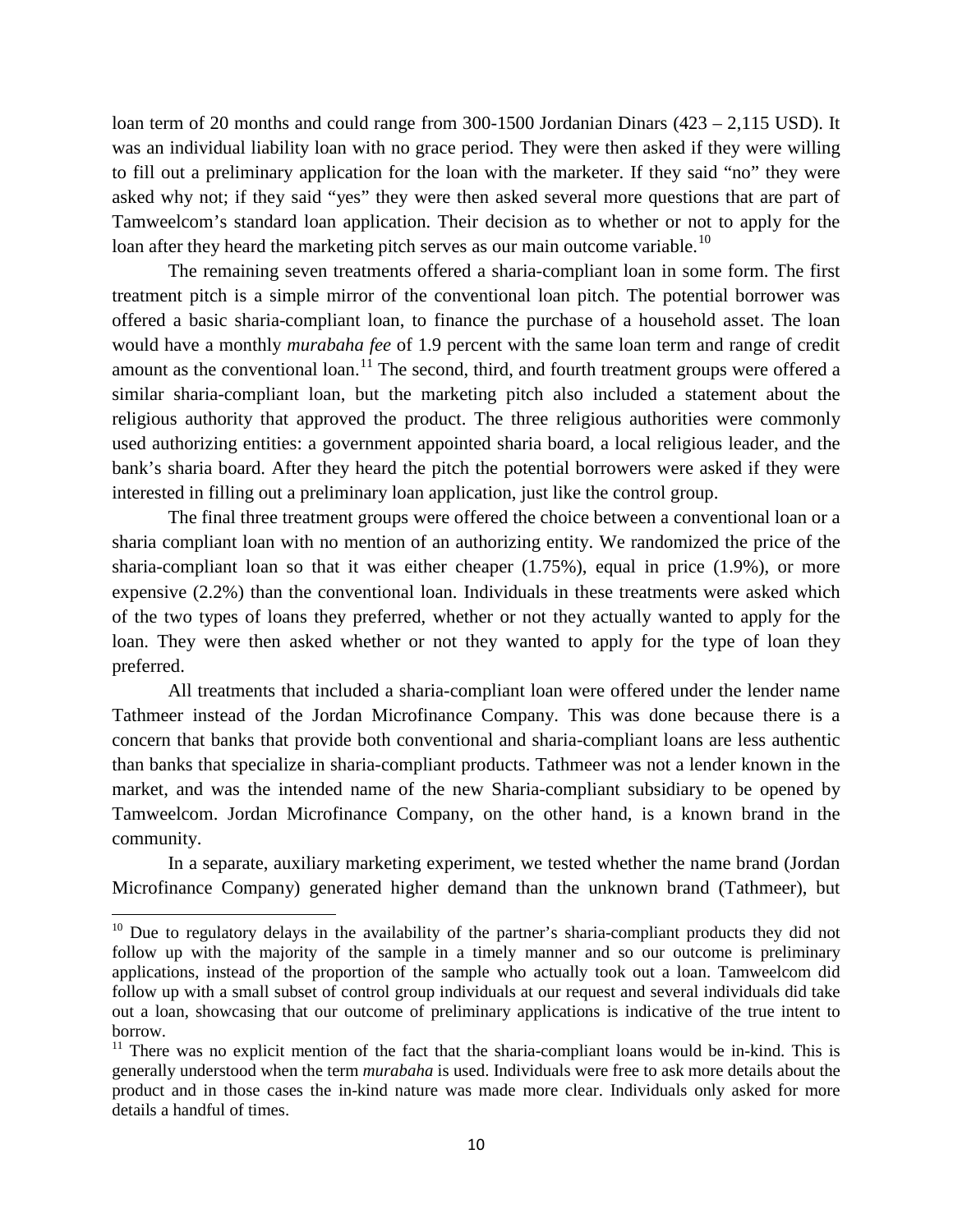strictly for conventional loans. We find that the name brand generates higher demand than the unknown brand. We discuss the ways in which this can affect the interpretation of our results in section 4.3 below.

#### *3.3 Baseline Balance*

Table 1 displays the basic demographics of those recruited in our sample. Column 1 shows that individuals average 36 years old, and 57 percent are male. A third of the sample lives in Amman, the capital of Jordan, and a bit more than half the sample have a high school education or less. Sixty-five percent are married, 98 percent are Jordan nationals, and 11 percent plan to use the loan for home repair. We asked individuals whether or not they watch religious television programming, in an effort to find a simple proxy for religiosity: 80 percent of the sample claim to watch religious TV regularly.<sup>[12](#page-10-0)</sup>

Subsequent columns in Table 1 present the differences between the control group and each treatment arm, with the p-value from a joint test of all the variables reported in the third to last row. None of the seven treatment arms is statistically significantly different from the control group in the aggregate test. Likewise, the final column of Table 1 compares all of the treatment arms to the control group and shows that we cannot reject equivalence of means of all treatments with control. Appendix Table 2 repeats this analysis without including marketer fixed effects, and finds that one of the seven group tests (the sharia compliant group with no authority identified) is jointly significantly different from control. In our analysis below we present our results both with and without surveyor fixed effects and find largely the same impacts.

#### 4. Results

 $\overline{\phantom{a}}$ 

#### *4.1 Demand for Sharia-Compliant Loans*

The randomization allows us to estimate the impacts of each of the marketing pitches on the behavior of potential borrowers by comparing the means of the treatment groups to the mean of the control group. In the following analysis, we first utilize the following econometric specification:

# $y_i = \alpha + \beta_1$ ShariaCompliant<sub>i</sub> +  $\beta_2$ ConventionalOrSharia<sub>i</sub> +  $\delta_m$ . +  $\varepsilon_i$ ,

where  $y_i$  is the outcome variable, such as whether or not they applied for the loan,  $\beta_1$  represents estimate of the average treatment effects for all four groups that offered a sharia compliant loan, and  $\beta_2$  is the average treatment effect for all three groups that had a choice between a

<span id="page-10-0"></span> $12$  We considered other types of proxies such as whether women wore the head-scarf or men had a beard, but these are often considered to be more cultural artefacts than religious. Asking about actual religious adherence (e.g. "How many times a day do you pray?") is culturally inappropriate.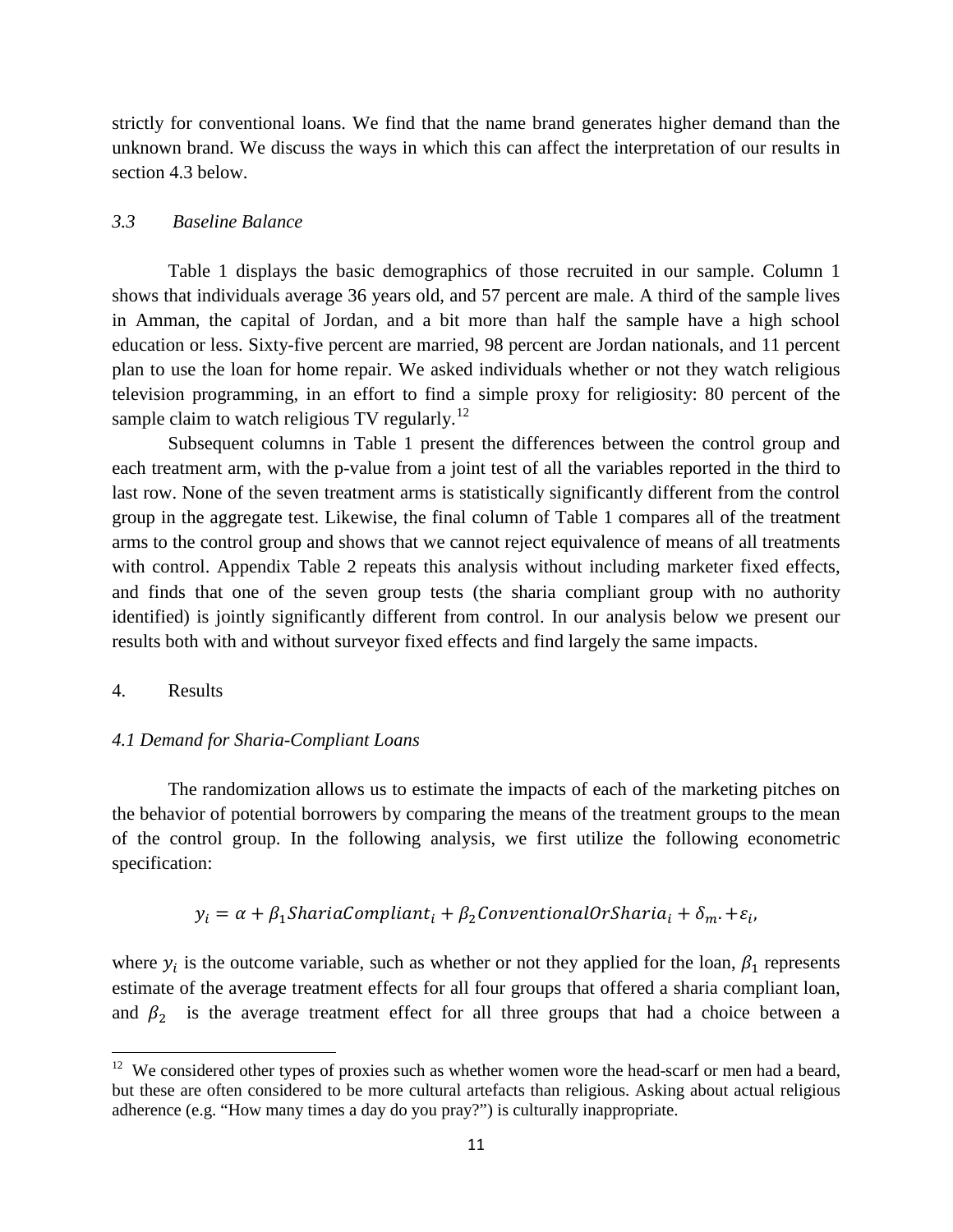conventional loan and a sharia compliant loan. The group that was offered only the conventional loan serves as the omitted category. We estimate each with and without marketer fixed effects, denoted above as  $\delta_m$ .

We present the impacts of the different treatment arms on the loan application rate in Table 2. The first column shows the impacts when we combine the four treatment arms that offer a sharia compliant loan with the control group. We find a 4.3 percentage point (se=1.4) increase in loan application rates when individuals are offered a sharia-compliant loan relative to when they are offered a conventional product. This represents a 23.4 percent increase in demand relative to the control group. Column 2 removes the marketer fixed effects, and finds a 3.6 percentage point (se=1.5) increase in demand.

We also test the impact of having a choice between the conventional loan and a sharia compliant loan, relative to the control group in Column 1. We find that having the choice increases demand for loans by 3.7 percentage points (se=1.5) with marketer fixed effects, and 2.3 percentage points (se=1.7) without marketer fixed effects.

Next, we test the differential impacts of the separate marketing pitches as well as the price sensitivity of demand for microcredit. We do this with a slightly more involved econometric specification:

$$
y_i = \alpha + \beta_1 \text{ShariaCompliant}_i + \sum_k \beta_k \text{ShariaCompliant}_i * \text{Authorizontal}_{k,i}
$$

$$
+ \beta_2 \text{ConventionalOrSharia}_i + \beta_3 \text{ConventionalOrSharia}_i
$$

$$
* \text{InterestRate}_i + \delta_m \cdot + \varepsilon_i.
$$

This specification allows us to explore the differential impacts of the authorization messages when compared to the sharia-compliant message without any mention of authorizing entity. It also allows us to estimate the elasticity of demand with respect to the price of the shariacompliant loan.

We find no evidence that the certifying authority matters when individuals consider whether or not to apply for a loan, as shown in Columns 3 and 4 in Table 2. In the base marketing pitch there is no mention of which entity claims that the product is sharia-compliant. Marketers were instructed to simply say that they were offering the opportunity to apply to a sharia-compliant loan with no further details. The three other treatments added details about which entity provides support to the claim that the product was sharia-compliant. The estimates for all three treatment arms are negative, but not significant statistically. This implies that, at best, additional authoritative support has no impact on take up of sharia-compliant products. Individuals seem to want something that is sharia-compliant but are not worried about the details.

We also explore the impacts of having a choice between a sharia-compliant loan and a conventional loan in columns 3 and 4. We offered the conventional loan at a constant rate of 1.9% per month, while we randomized the price of the sharia-compliant loan between 1.75% and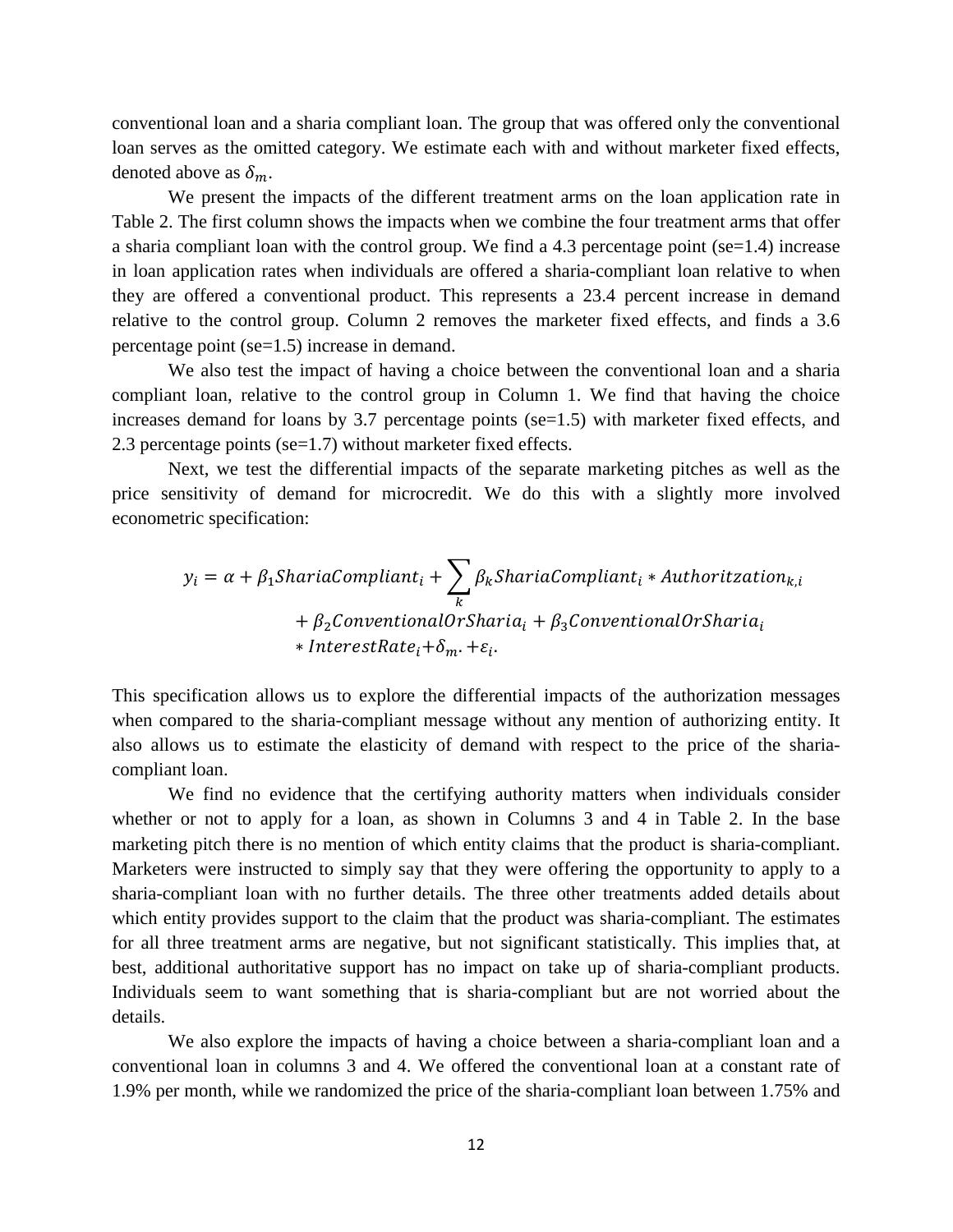2.2% per month. Our estimates show that having the option between a sharia-compliant loan and a conventional loan leads to an increase in demand for credit over only having the option of a conventional loan. This shows that increasing the option set leads to greater utilization of credit.

While the point estimate for having a choice between the two types of loans is both statistically and economically significantly greater than only having the conventional option, it is actually lower than only having the sharia-compliant option. While the difference is not statistically significant it does lead to additional questions regarding whether having additional options may complicate the application decision, leading to a type of choice-paralysis seen in the behavioral economics literature (Iyengar and Lepper 2000; Iyengar, Huberman, and Jiang 2004; Bertrand et al. 2010).

The estimates for the price elasticity of demand are also reported in columns 3 and 4. As the price of the sharia-compliant loan increases the likelihood that an individual would apply for any type of loan decreases. Although this relationship is not statistically significant it is likely due to the fact that in the treatments where the price of the sharia-compliant loan varied, the price of the conventional option stayed the same. To overcome this challenge we now turn to considering consumer preferences when choosing between the two types of loans.

In the three treatment arms where we varied the cost of the sharia-compliant loan individuals had the ability to choose between a conventional loan of fixed price or the shariacompliant loan at the price of the group they were randomized into. In the analysis of this choice we use an outcome variable which takes the value one if the individual preferred the sharia-compliant loan<sup>[13](#page-12-0)</sup> and zero if they preferred the conventional loan. The first row in Table 3 shows how our proxy variable for religiosity relates to their preferred loan type. We find that religious individuals are 10.8 percentage points (se=2.6) more likely to prefer the sharia-compliant loan (compared to a mean of 75.3 percent in the non-religious group). This shows that there are strong preferences for sharia-compliant products in general, but that there is still significant heterogeneity in product preferences based on religiosity.

The remaining rows in Table 3 show how preferences for the sharia-compliant product vary with the price. Recall that the final row of Table 2 shows a small amount of price sensitivity of demand for applying for any loan, this table instead shows strong evidence that as the price of the sharia-compliant loan increases, the likelihood that an individual prefers that product over the conventional product decreases significantly. In particular, Column 1 shows that as the price increases by 0.1 percentage points (i.e. from 1.9% a month to 2.0% a month), demand for the sharia compliant product goes down by 4.2 percentage points (se=0.4). This corresponds to a 5.1% increase in price, and a 5.5% decrease in demand.

Next we showcase important heterogeneity in the elasticity of demand by religiosity. When we interact the implied interest rate with dummies for whether or not an individual is

l

<span id="page-12-0"></span><sup>&</sup>lt;sup>13</sup> We asked everyone in the three treatment arms that were given a choice between loan types which loan they preferred whether or not they applied for the loan. The regressions in Table 3 include the preferences of individuals even if they did not apply. When we restrict to only those individuals who applied for the loan, the estimates remain statistically significant, but the p-value for "Religious vs Non-Religious" increases to 0.097.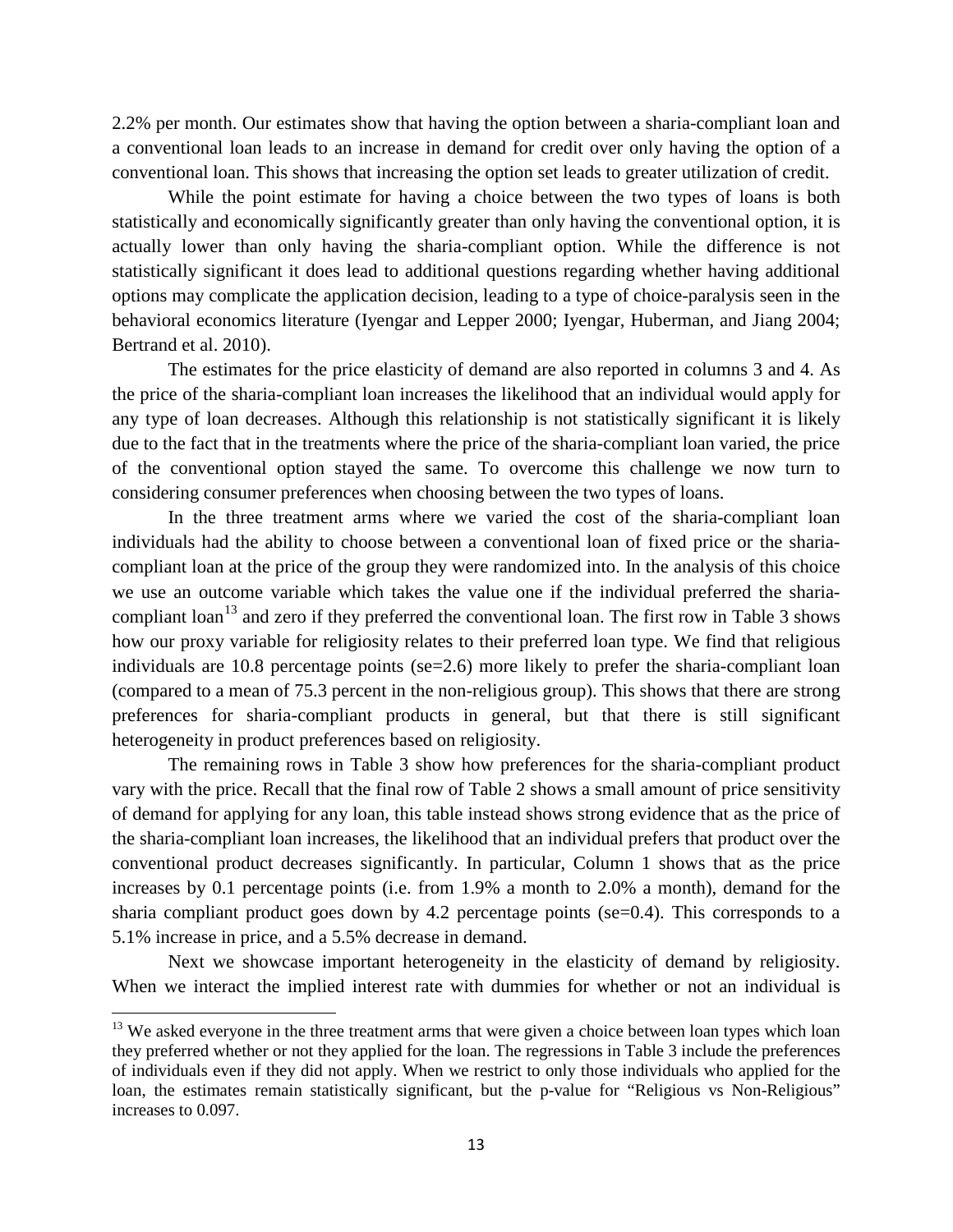religious we find that the price elasticity of demand for non-religious individuals is nearly twice as large as the elasticity of those who we label as religious. In particular while a 0.1 percentage point increase in price leads to a 7.5 percentage point ( $se=1.3$ ) decrease in demand for the nonreligious, it only leads to a 3.5 percentage point decrease in demand for the religious. This shows that religious individuals are less price sensitive to increases in the costs of microcredit when the product is in line with their religious beliefs.

#### *4.2 Impact of Sharia Compliant Loans on Loan Size and Borrower Type*

We explore how sharia-compliant loans impact requested loan size and the observable characteristics of borrowers. Columns 5-8 in Table 2 show how the different treatment arms impact the size of the loan requested by the borrowers. Columns 5 and 6 show that there is no statistically significant difference in requested loan size between the groups offered a shariacompliant loan compared to the requested loan size of the group offered a conventional loan. Columns 7 and 8 show a small positive effect of the different types of authorization on requested loan size, suggesting that while authorization may not impact the choice to borrow, it may provide cover for increasing utilization of otherwise socially questionable behavior when an authority can be seen providing support.

We further explore compositional effects in Table 4, which follows the same interaction regression specification as Table 2, but changes the outcome variables to the average characteristics of the borrowers in each group who have applied for the loan. In the case of no compositional effects (i.e. the type of people that are applying for the loan in each case is the same on average), we would see no difference in average characteristics between groups due to the random assignment of treatment. If, on the other hand, sharia-compliant loans are more likely to attract the poor, then we should see that the average income in the sharia-compliant group would be lower than the average income in the conventional loan group. We find no evidence of compositional effects of any of the treatment arms individually or jointly across ten different observable characteristics (age, gender, education, marital status, whether loan is for home repair, employment status, home ownership, bank account ownership, and prior borrowing status). This implies that even though sharia compliant loans can impact both take up of financial products, as well as requested loan amount, it does not seem to do by attracting observably different people.

#### *4.3 Impact of Brand Name on Demand for Conventional Loans*

In Table 5 we report the results of the independent, auxiliary marketing experiment that tested the impact of the known brand name Jordan Microfinance Company relative to the unknown brand name Tathmeer. Note that in the main experiment, we use the Jordan Microfinance Company name for the conventional loan option, and the Tathmeer name for the sharia-compliant loan option. The primary purpose of this auxiliary experiment is to test whether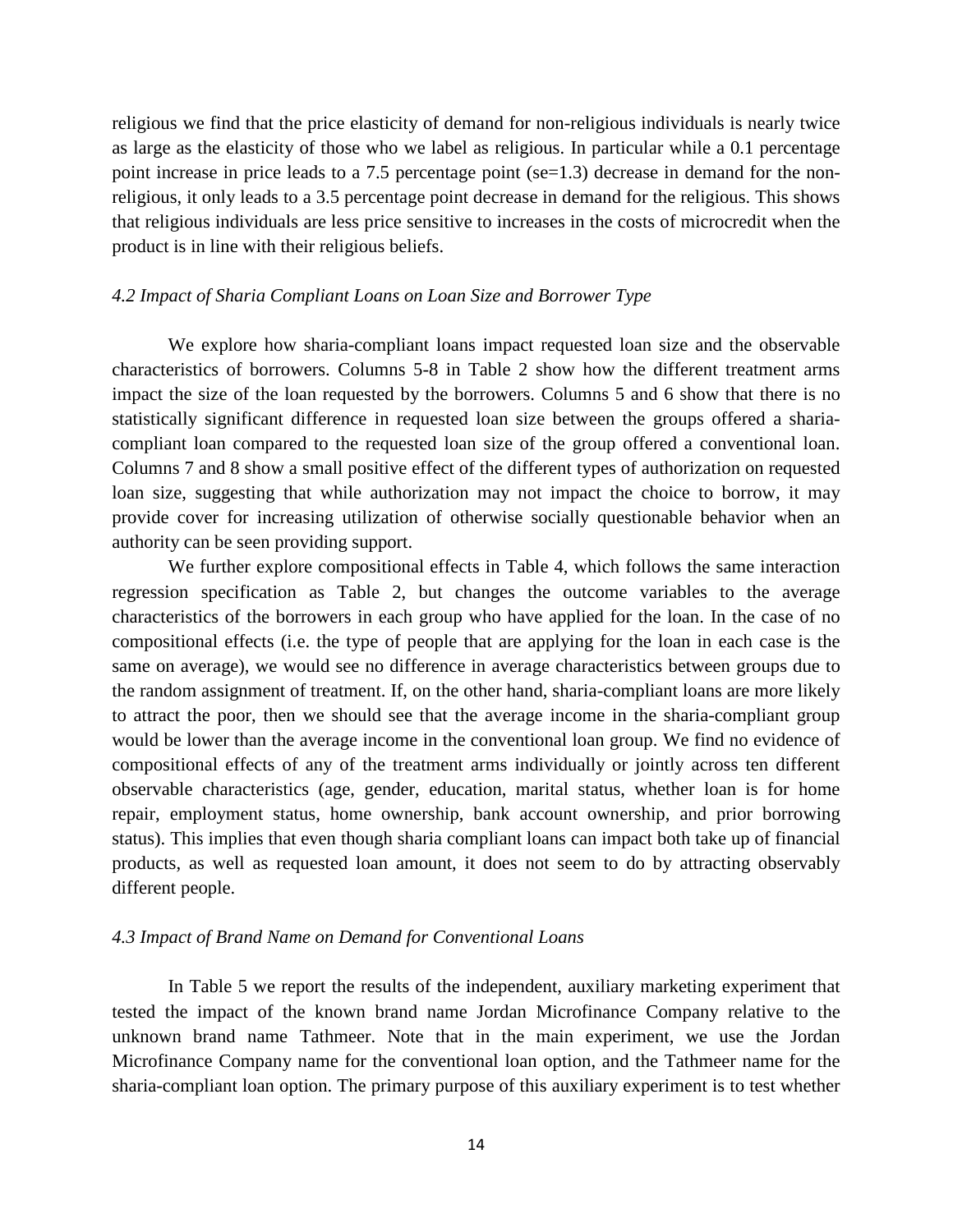the "known" entity of Jordan Microfinance Company was trusted, by comparing it to an unknown entity, and keeping all else (including the lack of sharia-compliance) constant. This is not a dispositive test of trust, however, as we discuss below. The unknown name "Tathmeer" led to 2.2 percentage point (se=1.1) lower takeup than the control group known name "Jordan Microfinance Company."

#### 5. Discussion of Results and Alternative Interpretations

The results above contribute to our understanding of demand for financial products in several ways. First, there is clear evidence that consumer choice is dependent on more than just the economic fundamentals of the product. The actual economics and contract requirements of the two loan products are identical for the consumer. We show that low take-up is due not just to standard explanations of desirable economic product characteristics like prices, terms and borrowing requirements, but also whether or not the product is in line with the social and religious norms of the consumer.

While there is strong evidence that borrowers had greater demand for the shariacompliant loan, they were not influenced by which entity (if any) was declaring the loan shariacompliant. We expect that this result may differ in different contexts. For instance, certain societies follow versions of Islamic law that are more concerned with following the letter of the law than others.

We also provide evidence that individuals who are more religious are willing to pay more to adhere to their religious obligations. While there is evidence of demand for microcredit products that adhere to Islamic law, there are not many sharia-compliant products available to individuals, even in Muslim-majority countries. Anecdotal evidence points to many lenders in the financial sector worrying about the added costs associated with sharia-compliant products making those products uncompetitive in the marketplace. Our evidence shows that this may not necessarily be the case, and that even when the price of the sharia-compliant product is 16% higher than the conventional product (2.2% vs 1.9% monthly interest) three quarters of the sample still prefer the sharia-compliant loan. While only half of non-religious loan applicants prefer the sharia-compliant loan when it is more expensive than the conventional option, 82% of the religious prefer the more expensive sharia compliant loan when available.

Our study has several limitations. The label of "sharia-compliant" may do more than merely represent adherence to a religious norm. We identify five potential alternatives.

First, if an individual does not trust financial institutions, the sharia-compliant label may signal trustworthiness and thus increase the take-up rate by consumers. This issue was the motivation for the independent, auxiliary experiment on the branding of the conventional loan. In this auxiliary experiment, we learn that the known brand name (Jordan Microfinance Company) generates 2.2 percentage point (se=1.1) higher take-up rates than the unknown brand name (Tathmeer), for a conventional loan, all else constant. This is important because we learn that branding does matter, and that the control group in the main test (Jordan Microfinance Company conventional loan) did perform better than an unknown brand, suggesting that respondents did, at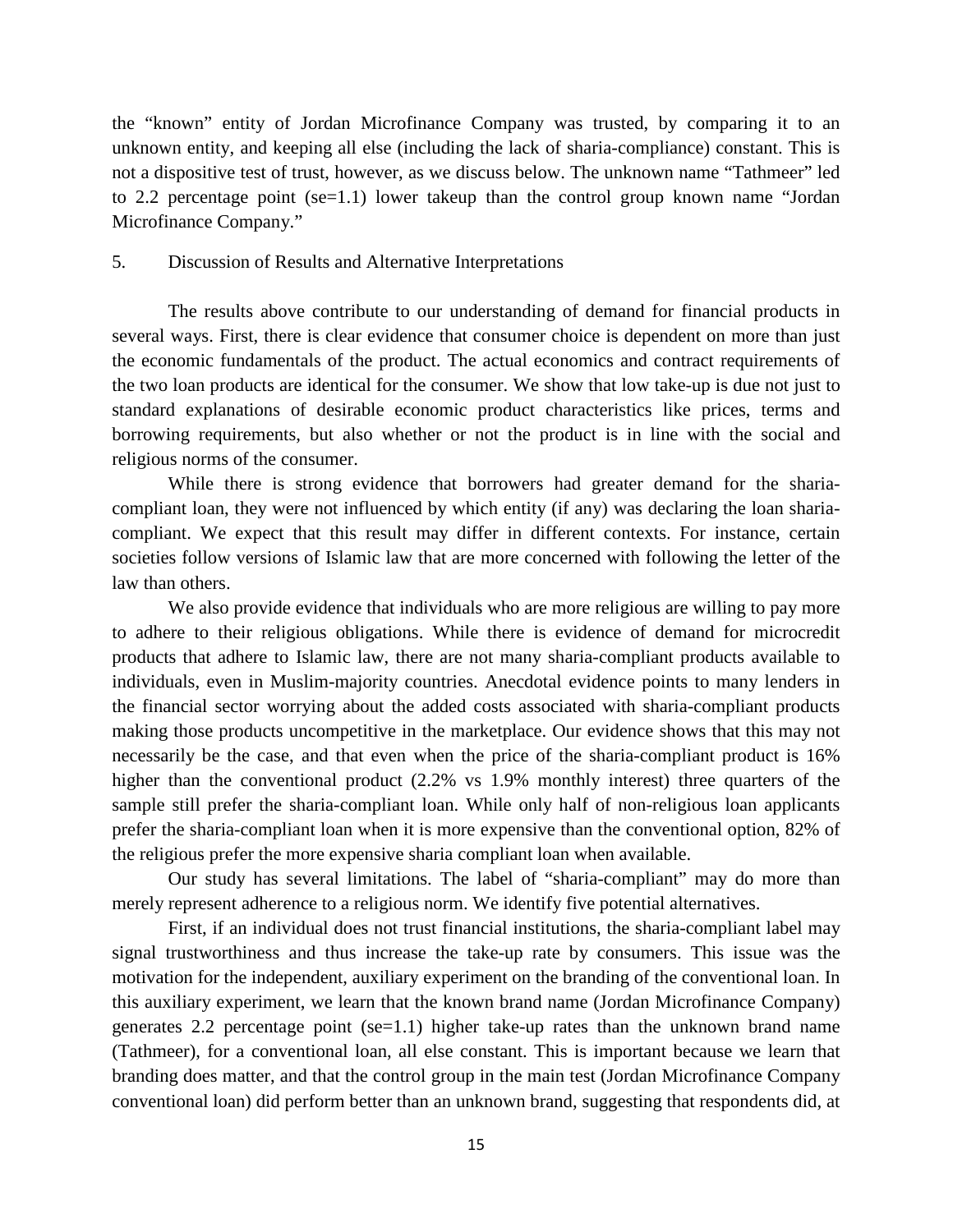least to some extent, trust the financial institution. If trust were a simple binary variable, this would allow us to argue that the sharia-compliant loan (marketed under the unknown name Tathmeer) was not succeeding merely because of trust. But, our auxiliary experiment is an imperfect test, first because trust is obviously not a binary variable, and second because brand names do far more than create trust. Brand names also simplify choice by providing information, and potentially influence the experience of a product through social or self-signaling (Keller and Lehmann 2006). Thus we cannot break apart how much of the increase in the application rate comes from demand for the product itself versus increased trust (if any) in the financial institution because it is providing a religiously permissible product.

Relatedly, it is possible that the borrower may think that banks that provide shariacompliant products behave differently than banks that provide conventional loans. For example, if clients believe that a sharia-compliant bank is more likely to approve their loan then that may explain a part of the difference in application rates. On the other hand if applicants believe that sharia-compliant lenders are less likely to approve a loan, then our results would be underestimates of the true impact on quantity demanded due to sharia-compliance.

Third, the sharia-compliant loan may provide individuals a means to signal to peers their piousness. Because this is individual lending, not group lending, we believe this is unlikely to be a strong explanation for the increased demand in the sharia-compliant loans. However, the presence of the guarantee requirement does mean that the individual has to tell at least one person about their desire to take-out a loan. Furthermore, if individuals saw value in signaling their piousness to the marketing person, for social reputation reasons individuals may have expressed higher levels of interest (although in surveying, asking individuals about religiosity is difficult as it is deemed culturally sensitive).

Fourth, a standard experimenter demand effect may be present: if individuals believe the experimenters (the bank, in this case, because the marketers presented themselves as bank employees, not researchers) *wanted* a certain outcome, and that pleasing the bank would afford them some future benefit, they may have expressed more interest in what they perceived the bank as preferring. We believe this is unlikely to be a noticeable effect in our context, particularly for the treatments that do not offer multiple products over which to choose and instead provide just one product to either accept or reject.

Next, the coarseness of our "religious" variable both leads to statistical precision issues (particularly for those identified as non-religious) and is also insufficient for picking up variation in true underlying religiosity. As discussed above our proxy for religiosity is a simple question asking whether an individual watches any religious TV, which 82% of our sample claim to do. Given the strong difference in price sensitivity even with this coarse variable, we may expect that as better proxies for religiosity are developed one could find individuals who are even more willing to pay the additional costs related to products that suit their needs. This could mean that even if a product has a small base of potential users, if it is targeted correctly it may still be economically feasible to provide it to those who demand it most. This in turn can impact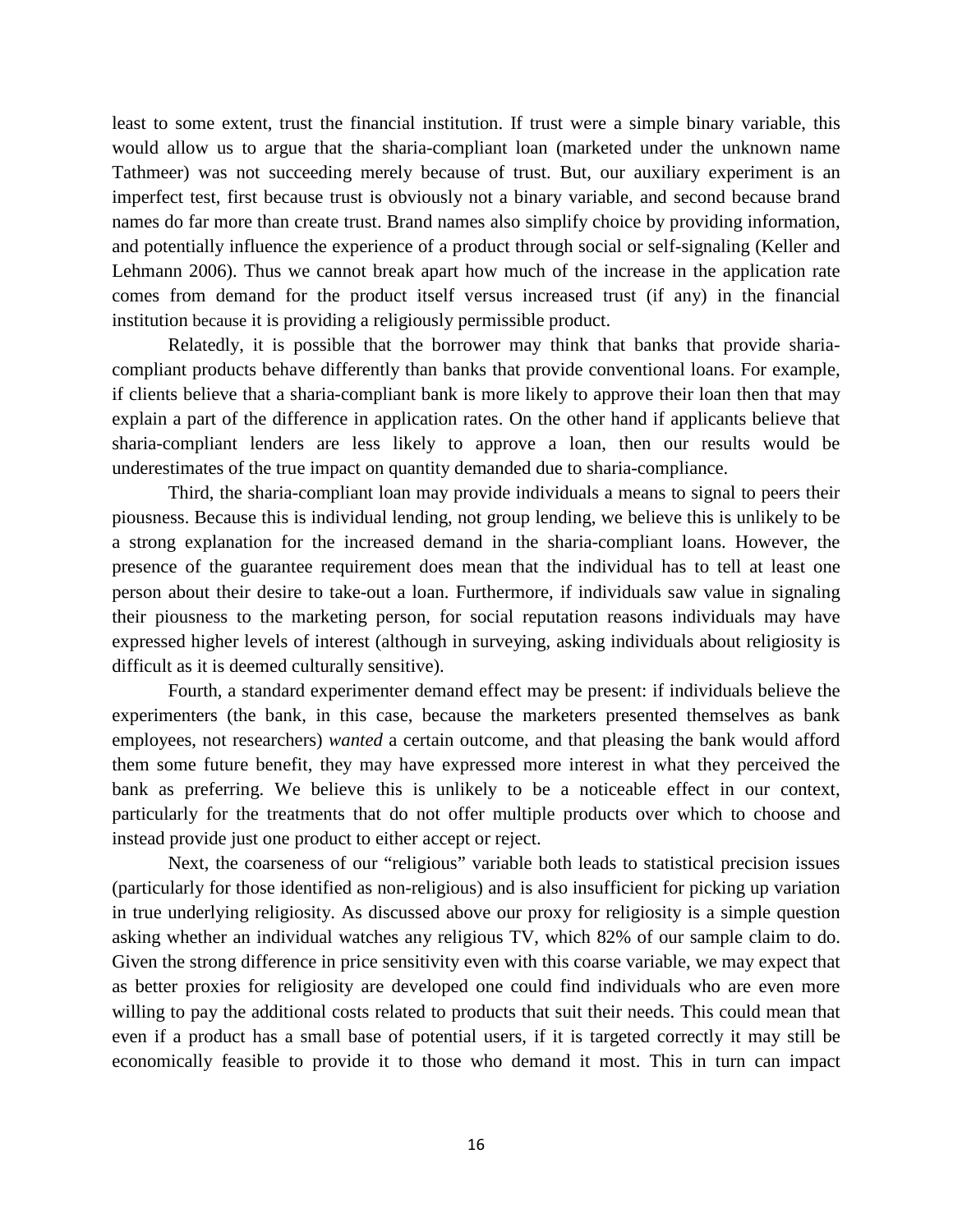equilibria in the credit markets, bringing more people into the financial markets who otherwise would have refused to use formal financial services due to non-financial reasons.

Last, our lack of repayment data limits our ability to make strong statements about selection on unobservables and profitability for the bank. Although we show that there is no evidence of compositional observable differences between those that apply for the shariacompliant product and those that apply for the conventional loan, there may be unobservable differences. Unobservable characteristics could lead to adverse or advantageous selection. For example, those who take up sharia-compliant loans may be more pious and thus creditworthy, less likely to engage in moral hazard behavior particularly at the repayment decision; on other hand, those who take up sharia-compliant loans may default more, as they could be used to more forgiving faith-based services. In the latter case, the increases in application rates would actually be detrimental to the financial institution.

#### 6. Conclusion

We show that demand for sharia-compliant loans from borrowers in a Muslim-majority country is stronger than demand for conventional loans. We also provide evidence that individuals are willing to pay more for this type of product, even though it is nearly identical to its conventional counterpart. While there seems to be no impact from different types of authorizing entities on demand for this product, we do see that price elasticity differs by religiosity, as proxied by whether or not the respondent watches religious TV.

Together these findings imply several lessons for improving financial inclusion across the world, and lead to several avenues for future research. First, improving our understand of how non-financial preferences impact financial decisions can be an effective way at improving access to financial services for those that turn them down for social reasons. Second, even if the preferences are for products that are more costly than the conventional alternative, there can be heterogeneity in willingness to pay that can cover these added expenses. In other words, even if the new product costs more, if targeted correctly the product can still be sustainable in a competitive market.

Future research could delve deeper into understanding the underlying reasons for the power of these religious norms. For instance, we cannot explain how much of the effect that we find is due to the borrower's desire to showcase their religiosity to others opposed to their personal desire to follow religious law. It could be the case that borrowers prefer shariacompliant loans only as a signaling mechanism and not for their actual utility.

Further research could also help expand on how to best identify the non-financial preferences that are most important in improving access to worthwhile services. Additional work should explore how non-financial aspects of loan offers influence selection on unobservables, as well as key questions for market development, such as improved targeting and optimal long-term pricing for a market that depends on religious certification. Lastly, further work on the product itself is ripe for exploration. As some sharia-compliant products attempt to be more like equity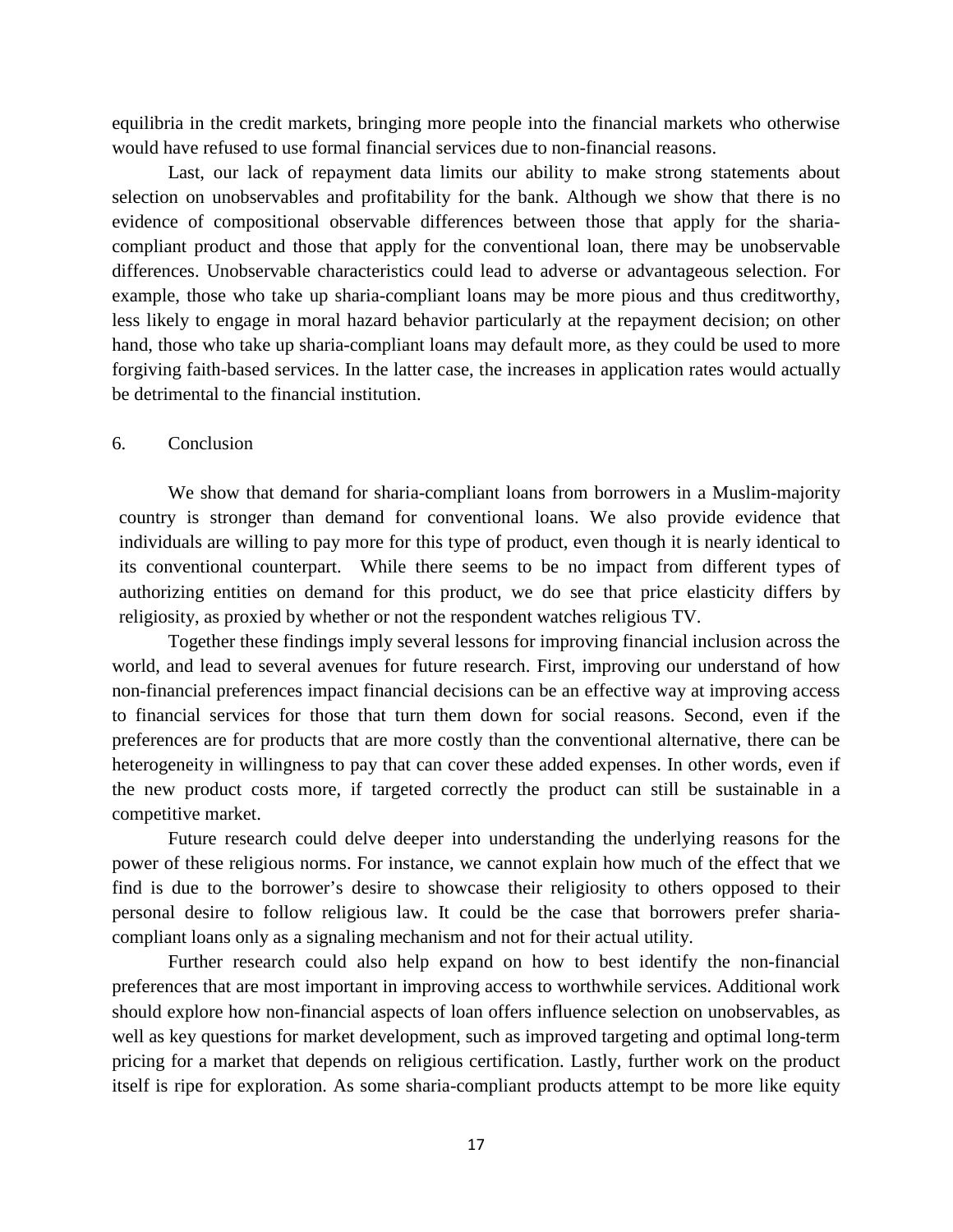than debt contracts, much can be learned about how to overcome obvious information asymmetries when offering financing to households and informal enterprises.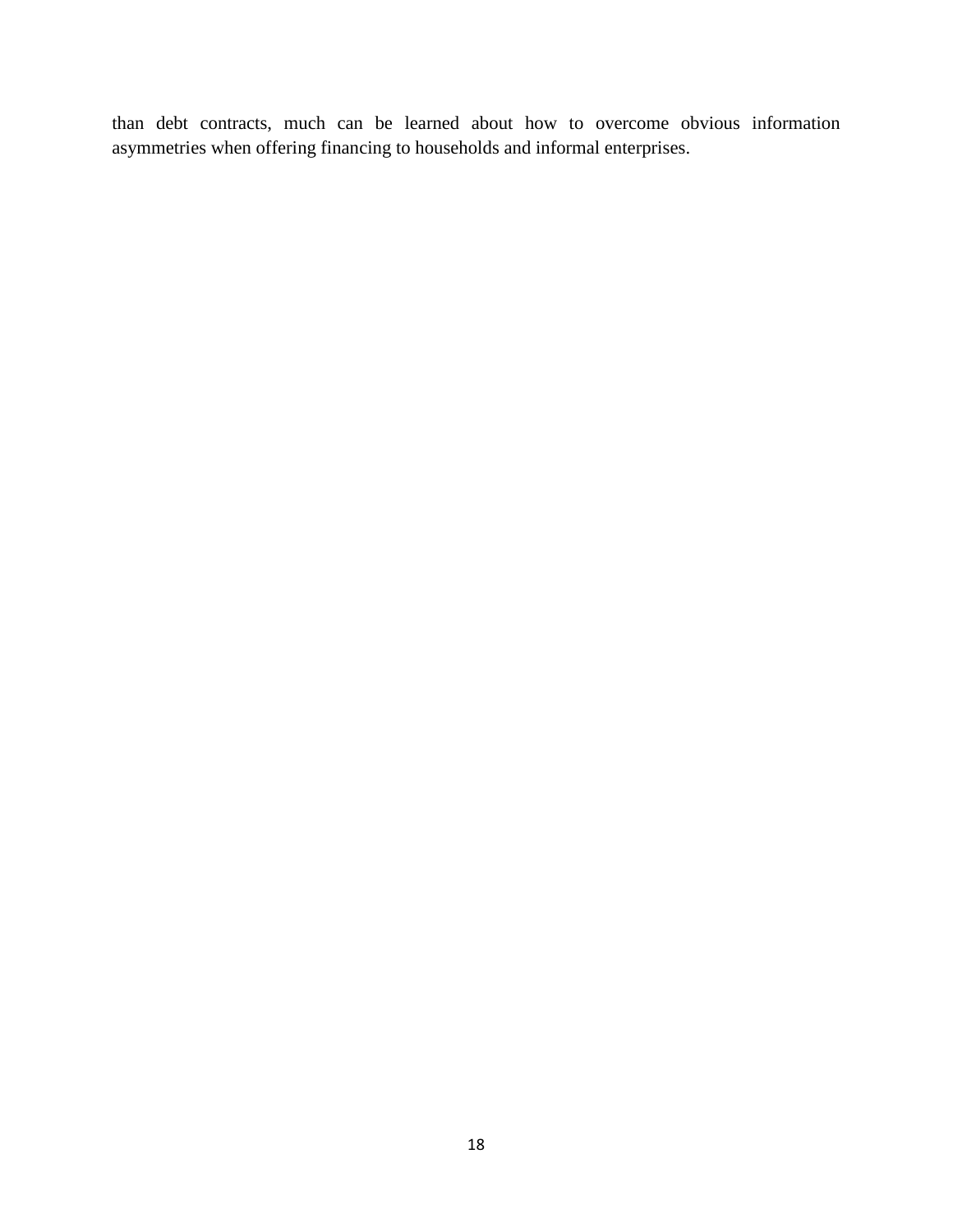#### References

- Angelucci, Manuela, Dean Karlan, and Jonathan Zinman. 2015. "Microcredit Impacts: Evidence from a Randomized Microcredit Program Placement Experiment by Compartamos Banco." *American Economic Journal: Applied Economics* 7 (1): 151–82. doi:10.1257/app.20130537.
- Attanasio, Orazio, Britta Augsburg, Ralph De Haas, Emla Fitzsimons, and Heike Harmgart. 2015. "The Impacts of Microfinance: Evidence from Joint-Liability Lending in Mongolia." *American Economic Journal: Applied Economics* 7 (1): 90–122. doi:10.1257/app.20130489.
- Augsburg, Britta, Ralph De Haas, Heike Harmgart, and Costas Meghir. 2015. "The Impacts of Microcredit: Evidence from Bosnia and Herzegovina." *American Economic Journal: Applied Economics* 7 (1): 183–203. doi:10.1257/app.20130272.
- Banerjee, Abhijit, Esther Duflo, Rachel Glennerster, and Cynthia Kinnan. 2015. "The Miracle of Microfinance? Evidence from a Randomized Evaluation." *American Economic Journal: Applied Economics* 7 (1): 22–53. doi:10.1257/app.20130533.
- Banerjee, Abhijit, Dean Karlan, and Jonathan Zinman. 2015. "Six Randomized Evaluations of Microcredit: Introduction and Further Steps." *American Economic Journal: Applied Economics* 7 (1): 1–21.
- Bénabou, Roland, and Jean Tirole. 2003. "Intrinsic and Extrinsic Motivation." *The Review of Economic Studies* 70 (3): 489–520. doi:10.1111/1467-937X.00253.
- Benartzi, Shlomo, and Richard Thaler. 2004. "Save More Tomorrow: Using Behavioral Economics to Increase Employee Saving." *Journal of Political Economy* 112 (1, Part 2 Supplement): S164–87.
- Benjamin, Daniel J., James J. Choi, and Geoffrey Fisher. 2016. "Religious Identity and Economic Behavior." *Review of Economics and Statistics* 98 (4): 617–37. doi:10.1162/REST\_a\_00586.
- Berg, Nathan, Mohamed El-Komi, and Jeong-Yoo Kim. 2016. "Market Segmentation and Non-Uniform Shariah Standards in Islamic Finance." *Journal of Economic Behavior & Organization*, Special issue on Islamic Finance, 132, Supplement (December): 39–49. doi:10.1016/j.jebo.2016.03.019.
- Bertrand, Marianne, Dean Karlan, Sendhil Mullainathan, Eldar Shafir, and Jonathan Zinman. 2010. "What's Advertising Content Worth? Evidence from a Consumer Credit Marketing Field Experiment." *Quarterly Journal of Economics* 125 (1): 263–305.
- Breza, Emily, and Cynthia Kinnan. 2016. "Measuring the Equilibrium Impacts of Credit: Evidence from the Indian Microfinance Crisis." *Working Paper*.
- Burgess, Robin, and Rohini Pande. 2005. "Do Rural Banks Matter? Evidence from the Indian Social Banking Experiment." *American Economic Review* 95 (3): 780–95.
- Bursztyn, Leonardo, Stefano Fiorin, Daniel Gottlieb, and Martin Kanz. 2015. "Moral Incentives: Experimental Evidence from Repayments of an Islamic Credit Card." Working Paper 21611. National Bureau of Economic Research. http://www.nber.org/papers/w21611.
- Campante, Filipe, and David Yanagizawa-Drott. 2015. "Does Religion Affect Economic Growth and Happiness? Evidence from Ramadan." *The Quarterly Journal of Economics* 130 (2): 615–58. doi:10.1093/qje/qjv002.
- Crépon, Bruno, Florencia Devoto, Esther Duflo, and William Pariente. 2015. "Estimating the Impact of Microcredit on Those Who Take It Up: Evidence from a Randomized Experiment in Morocco." *American Economic Journal: Applied Economics* 7 (1): 123–50. doi:10.1257/app.20130535.
- Demirgüç-Kunt, Asli, Leora Klapper, Dorothe Singer, and Peter Van Oudheusden. 2015. "The Global Findex Database 2014: Measuring Financial Inclusion around the World." *World Bank Policy Research Working Paper 7255*.

El-Gamal, Mahmoud A. 2006. *Islamic Finance: Law, Economics, and Practice*. Cambridge University Press.

El-Gamal, Mahmoud, Mohamed El-Komi, Dean Karlan, and Adam Osman. 2014. "Bank-Insured RoSCA for Microfinance: Experimental Evidence in Poor Egyptian Villages." *Journal of Economic Behavior &*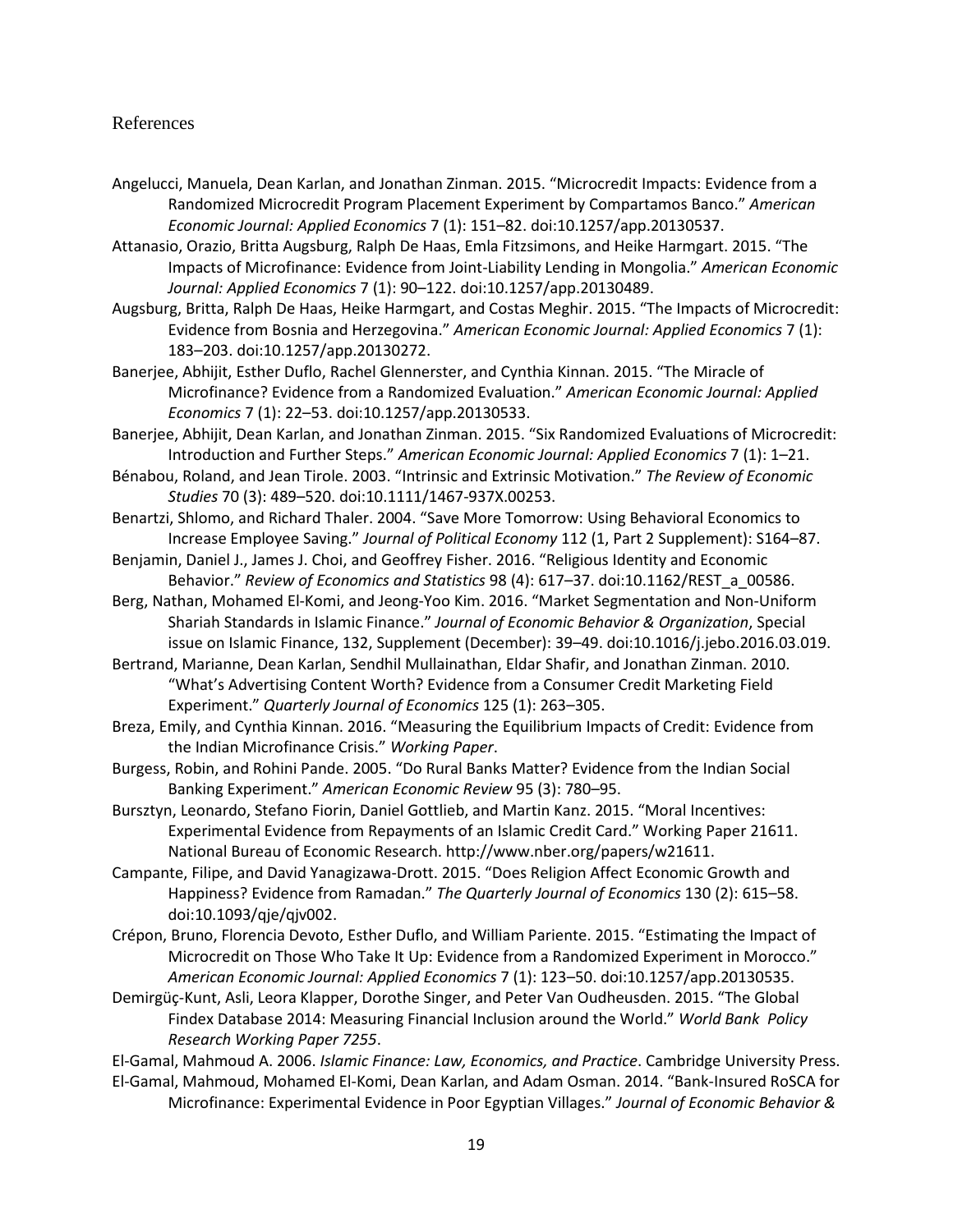*Organization*, Special issue on Islamic Finance, 103, Supplement (July): S56–73. doi:10.1016/j.jebo.2014.02.025.

- El-Zoghbi, Mayada, and Kaylene Alvarez. 2015. "Understanding Costs and Sustainability of Sharia-Compliant Micofinance Products." CGAP Focus Note.
- Feigenberg, Benjamin, Erica Field, and Rohini Pande. 2013. "The Economic Returns to Social Interaction: Experimental Evidence from Microfinance." *The Review of Economic Studies*, April. doi:10.1093/restud/rdt016.
- Field, Erica, Rohini Pande, John Papp, and Natalia Rigol. 2013. "Does the Classic Microfinance Model Discourage Entrepreneurship Among the Poor? Experimental Evidence from India." *American Economic Review* 103 (6): 2196–2226. doi:10.1257/aer.103.6.2196.
- Hilary, Gilles, and Kai Wai Hui. 2009. "Does Religion Matter in Corporate Decision Making in America?" *Journal of Financial Economics* 93 (3): 455–73. doi:10.1016/j.jfineco.2008.10.001.
- Iannaccone, Laurence R. 1998. "Introduction to the Economics of Religion." *Journal of Economic Literature* 36 (3): 1465–95.
- Iyengar, Sheena, Gur Huberman, and Wei Jiang. 2004. "How Much Choice Is Too Much? Contributions to 401(k) Retirement Plans." In *Pension Design and Structure: New Lessons from Behavioral Finance*, edited by O. Mitchell and S. Utkus, 83–95. Oxford: Oxford University Press.
- Iyengar, Sheena, and Mark Lepper. 2000. "When Choice Is Demotivating: Can One Desire Too Much of a Good Thing?" *Journal of Personality and Social Psychology* 79 (6): 995–1006. doi:10.1037/0022- 3514.79.6.995.
- Johnes, Jill, Marwan Izzeldin, and Vasileios Pappas. 2014. "A Comparison of Performance of Islamic and Conventional Banks 2004–2009." *Journal of Economic Behavior & Organization*, Special issue on Islamic Finance, 103, Supplement (July): S93–107. doi:10.1016/j.jebo.2013.07.016.
- Karim, Nimrah, Michael Tarazi, and Xavier Reille. 2008. "Islamic Microfinance: An Emerging Market Niche." *CGAP Focus Note*.
- Karlan, Dean, and Jonathan Zinman. 2008. "Lying About Borrowing." *Journal of the European Economic Association*, Journal of the European Economic Association, 6 (2–3): 510–21.
- ———. 2011. "Microcredit in Theory and Practice: Using Randomized Credit Scoring for Impact Evaluation." *Science* 332 (6035): 1278–84. doi:10.1126/science.1200138.
- Keller, Kevin Lane, and Donald R. Lehmann. 2006. "Brands and Branding: Research Findings and Future Priorities." *Marketing Science* 25 (6): 740–59. doi:10.1287/mksc.1050.0153.
- Kumar, Alok, Alexandra Niessen-Ruenzi, and Oliver G. Spalt. 2015. "What's in a Name? Mutual Fund Flows When Managers Have Foreign-Sounding Names." *The Review of Financial Studies* 28 (8): 2281–2321. doi:10.1093/rfs/hhv017.
- Madrian, Brigitte, and Dennis Shea. 2001. "The Power of Suggestion: Inertia in 401(k) Participation and Savings Behavior." *Quarterly Journal of Economics* 116 (4): 1149–88.
- Maoz, Zeev, and Errol Henderson. 2013. "The World Religion Dataset, 1945-2010: Logic, Estimates, and Trends." *International Interactions* 39 (3).
- McCleary, Rachel M., and Robert J. Barro. 2006. "Religion and Economy." *Journal of Economic Perspectives* 20 (2): 49–72. doi:10.1257/jep.20.2.49.
- Pew Research Center's Religion & Public Life Project. 2013. "The World's Muslims: Religion, Politics and Society." http://www.pewforum.org/2013/04/30/the-worlds-muslims-religion-politics-societyoverview/.
- Stulz, René M., and Rohan Williamson. 2003. "Culture, Openness, and Finance." *Journal of Financial Economics* 70 (3): 313–49. doi:10.1016/S0304-405X(03)00173-9.
- Tarozzi, Alessandro, Jaikishan Desai, and Kristin Johnson. 2015. "The Impacts of Microcredit: Evidence from Ethiopia." *American Economic Journal: Applied Economics* 7 (1): 54–89. doi:10.1257/app.20130475.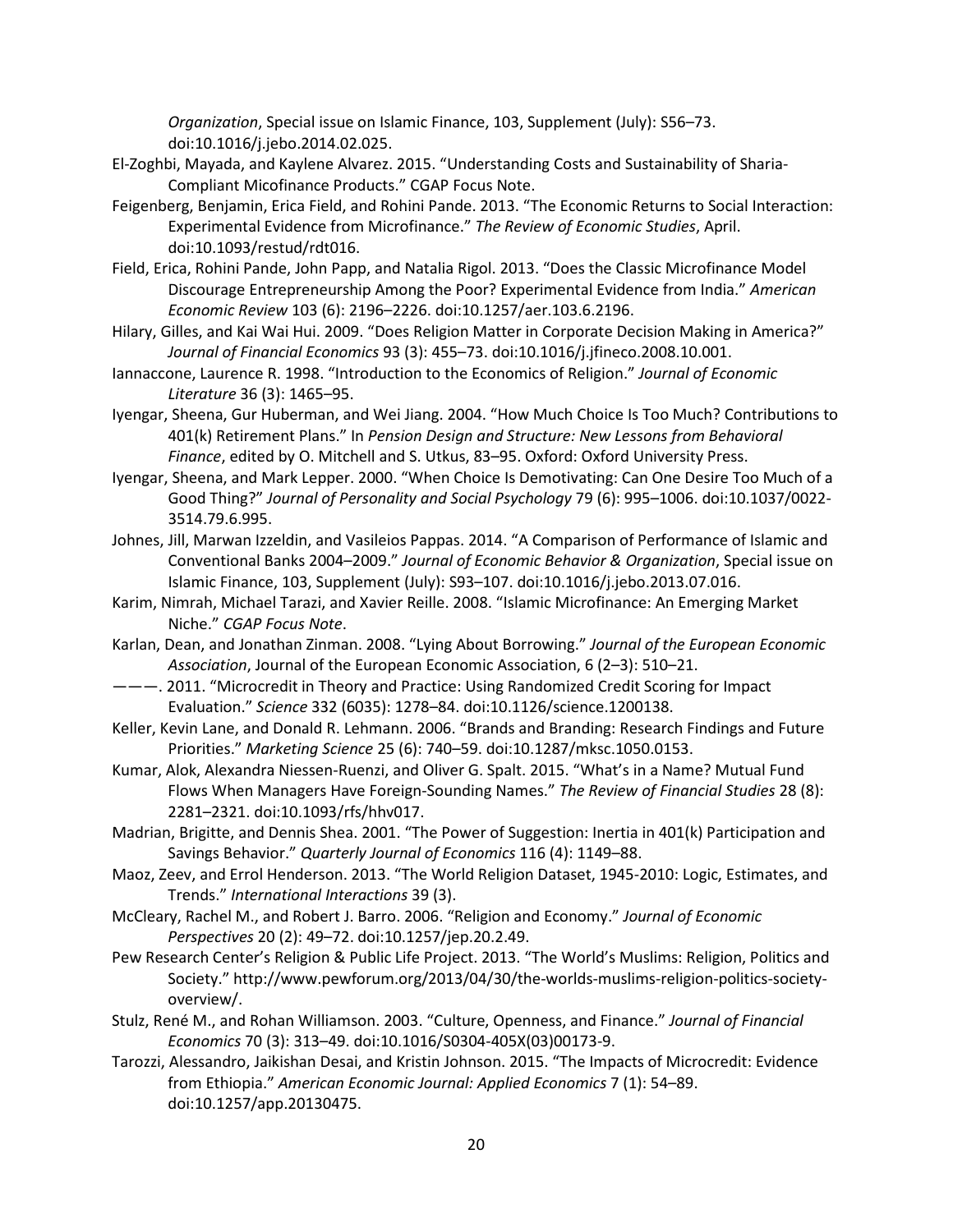World Bank Group. 2016. "Doing Business 2016: Measuring Regulatory Quality and Efficiency." Zaher, Tarek S., and M. Kabir Hassan. 2001. "A Comparative Literature Survey of Islamic Finance and Banking." *Financial Markets, Institutions & Instruments* 10 (4): 155–99. doi:10.1111/1468- 0416.00044.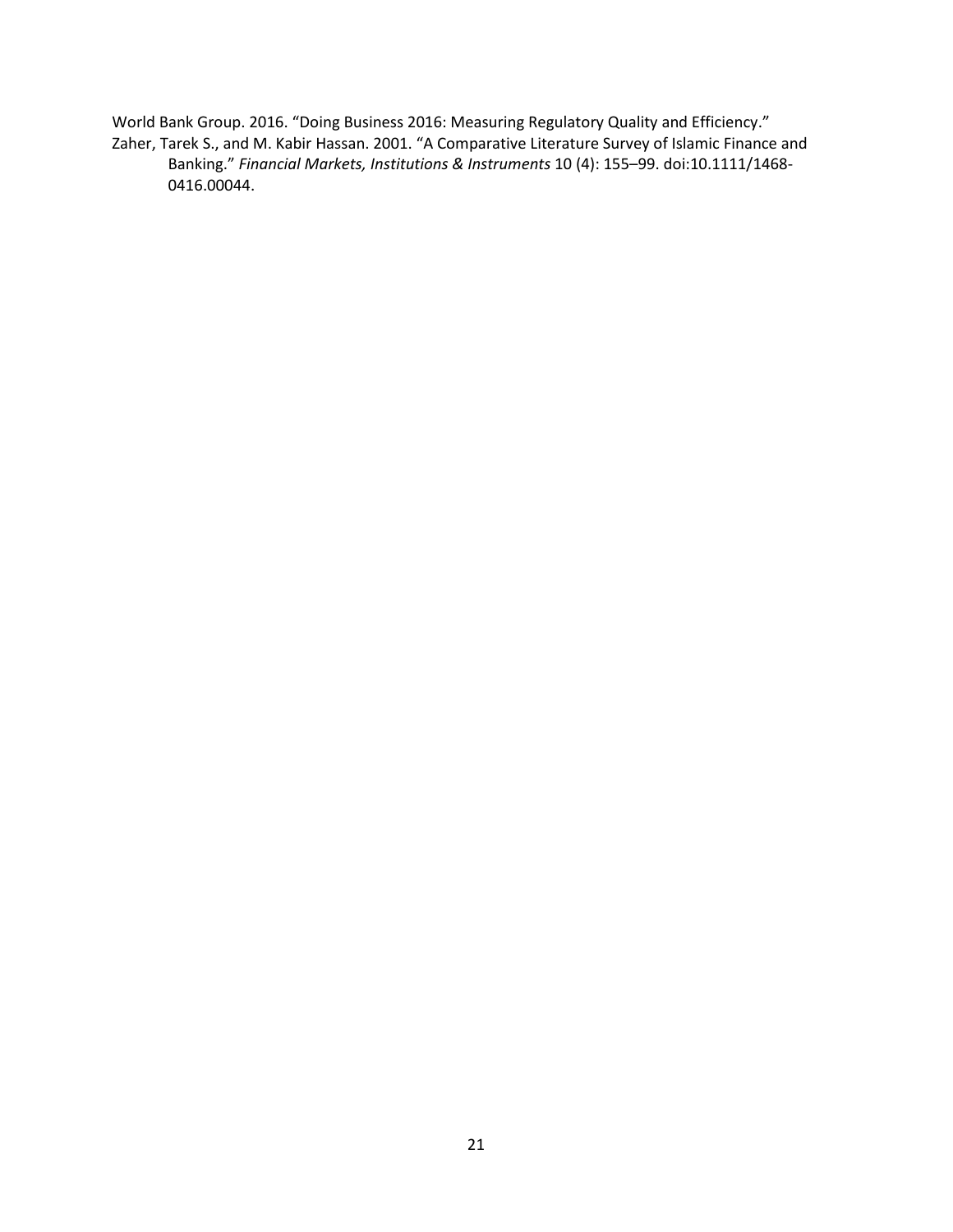| Table 1: Comparison of Means of Observables Across Groups                                                              |          |                      |               |              |              |                    |                      |                      |            |
|------------------------------------------------------------------------------------------------------------------------|----------|----------------------|---------------|--------------|--------------|--------------------|----------------------|----------------------|------------|
| Control Group Mean {standard deviations} and Differences (standard errors) between Treatment Groups and Control Groups |          |                      |               |              |              |                    |                      |                      |            |
|                                                                                                                        | (1)      | (2)                  | (3)           | (4)          | (5)          | (6)                | (7)                  | (8)                  | (9)        |
|                                                                                                                        | Control  | Sharia: Unidentified | Sharia: Gov't | Sharia: Imam | Sharia: Bank | Conventional 1.9 % | Conventional 1.9% or | Conventional 1.9% or | Any Sharia |
|                                                                                                                        | Group    | Authority            | Authority     | Authority    | Authority    | or Sharia 1.75%    | Sharia 1.9%          | Sharia 2.2%          | Compliant  |
| Age                                                                                                                    | 36.4     | $-0.023$             | $-0.280$      | $-0.703$     | $-0.758$     | $-0.868$           | 0.401                | $-0.509$             | $-0.394$   |
|                                                                                                                        | ${12.6}$ | (0.589)              | (0.592)       | (0.598)      | (0.616)      | (0.663)            | (0.665)              | (0.643)              | (0.465)    |
| Male                                                                                                                   | 0.57     | 0.007                | $-0.024$      | $-0.025$     | 0.004        | 0.011              | 0.006                | 0.025                | $-0.003$   |
|                                                                                                                        | ${0.49}$ | (0.023)              | (0.024)       | (0.024)      | (0.024)      | (0.026)            | (0.026)              | (0.026)              | (0.018)    |
| Lives in Amman                                                                                                         | 0.33     | $-0.008$             | $-0.004$      | 0.004        | 0.006        | $-0.006$           | $-0.012$             | $-0.003$             | $-0.003$   |
|                                                                                                                        | ${0.47}$ | (0.007)              | (0.007)       | (0.007)      | (0.007)      | (0.008)            | (0.007)              | (0.008)              | (0.005)    |
| High School or Less                                                                                                    | 0.52     | 0.013                | $-0.008$      | $-0.003$     | $-0.011$     | 0.034              | 0.005                | 0.028                | 0.006      |
|                                                                                                                        | ${0.50}$ | (0.022)              | (0.022)       | (0.022)      | (0.022)      | (0.024)            | (0.024)              | (0.025)              | (0.017)    |
| Married                                                                                                                | 0.65     | $-0.001$             | 0.001         | $-0.022$     | $-0.012$     | $-0.002$           | $-0.007$             | $-0.023$             | $-0.009$   |
|                                                                                                                        | ${0.48}$ | (0.023)              | (0.023)       | (0.023)      | (0.024)      | (0.026)            | (0.025)              | (0.026)              | (0.018)    |
| Jordanian                                                                                                              | 0.98     | $-0.012*$            | 0.002         | $-0.005$     | $-0.004$     | $-0.011$           | $-0.006$             | $-0.009$             | $-0.007$   |
|                                                                                                                        | ${0.13}$ | (0.007)              | (0.006)       | (0.007)      | (0.007)      | (0.008)            | (0.008)              | (0.008)              | (0.005)    |
| Loan for Home Repair                                                                                                   | 0.11     | $-0.020$             | 0.005         | $-0.015$     | $-0.021$     | $-0.004$           | 0.000                | 0.003                | $-0.009$   |
|                                                                                                                        | ${0.32}$ | (0.014)              | (0.015)       | (0.014)      | (0.014)      | (0.016)            | (0.016)              | (0.016)              | (0.011)    |
| Religious                                                                                                              | 0.80     | $0.036*$             | 0.017         | $0.031*$     | 0.019        | 0.025              | 0.028                | 0.013                | 0.024      |
|                                                                                                                        | ${0.40}$ | (0.018)              | (0.019)       | (0.019)      | (0.019)      | (0.021)            | (0.020)              | (0.021)              | (0.015)    |
| P-Value for Joint Test                                                                                                 |          | 0.130                | 0.974         | 0.336        | 0.589        | 0.290              | 0.613                | 0.621                | 0.434      |
| <b>Marketer Fixed Effects</b>                                                                                          |          | $\checkmark$         | Υ             | Y            | Υ            | Υ                  | Υ                    | Y                    | v          |
| Observations                                                                                                           | 827      | 898                  | 880           | 840          | 807          | 571                | 616                  | 598                  | 5210       |

Notes: Control group means are listed in column 1, with standard deviations in brackets. Differences between the control group and each individual group are found in subsequent columns. The table reports all 8 variables th the randomization. "Religious" is coded as "1" if the individuals claims to watch religious TV, and "0" otherwise. "Loan for Home Repair" is a binary variable denoting the intended use of the loan proceeds. Column 9 compar arms to the control arm. The P-Value is from a regression of the treatment arm on all of the variables used to check balance, restricitng the sample to just that treatment arm and the control group. The number of observati sample in that particular treatment arm. Robust standard errors in parentheses. Significance \* .10; \*\* .05; \*\*\* .01.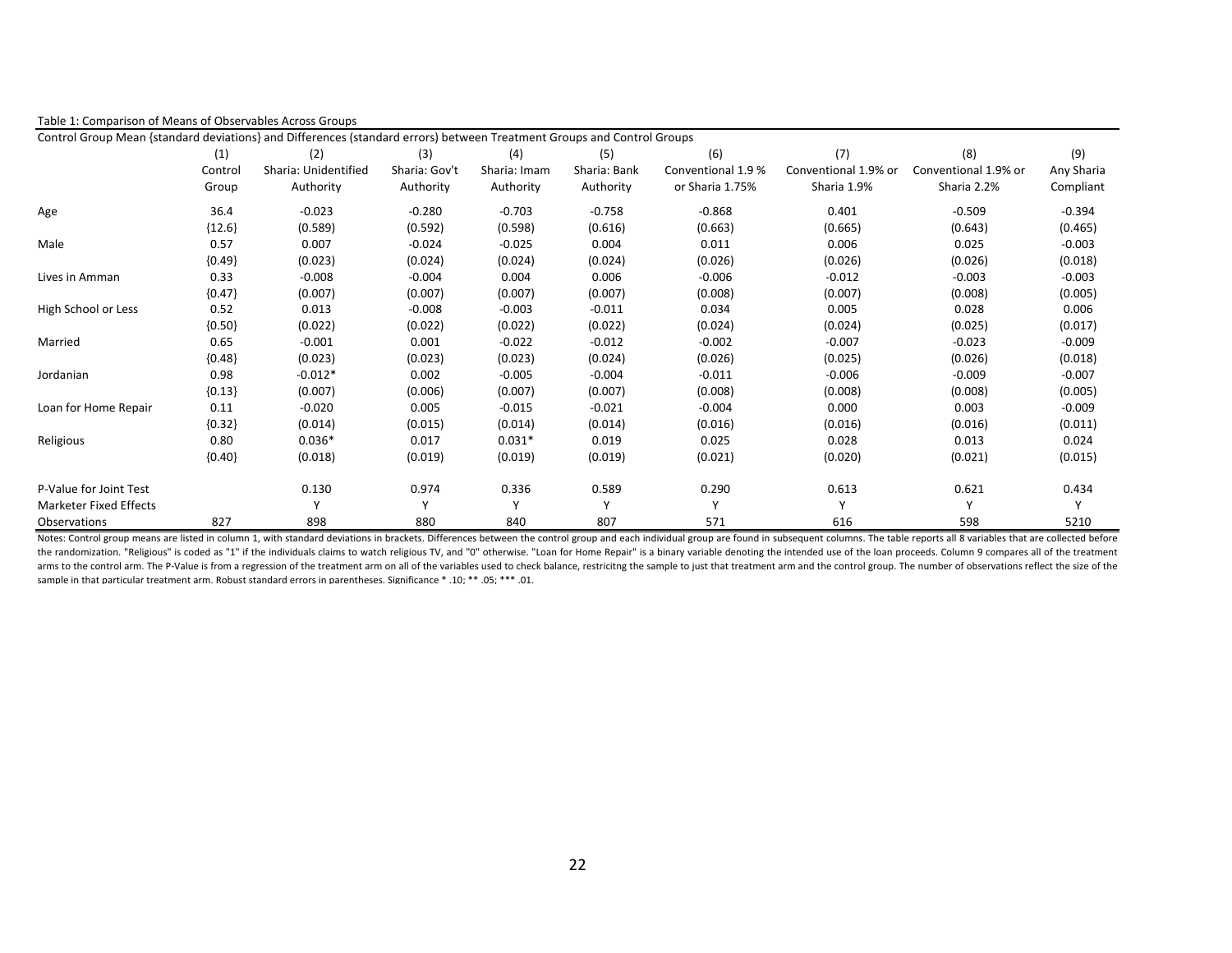#### Table 2: Impact of Sharia Compliant Status on Loan Application and Requested Loan Size

| . .                                                       | (1)          | (2)       | (3)                    | (4)       | (5)                 | (6)    | (7)      | (8)       |  |
|-----------------------------------------------------------|--------------|-----------|------------------------|-----------|---------------------|--------|----------|-----------|--|
| OLS, Dependent Variable:                                  |              |           | Applied For Loan = $1$ |           | Requested Loan Size |        |          |           |  |
|                                                           |              |           |                        |           |                     |        |          |           |  |
| Any Sharia Compliant Loan                                 | $0.043***$   | $0.036**$ | $0.057***$             | $0.048**$ | 6.7                 | 22.7   | $-33.8$  | $-22.7$   |  |
|                                                           | (0.014)      | (0.015)   | (0.017)                | (0.019)   | (27.7)              | (29.7) | (33.1)   | (38.2)    |  |
| Any Sharia Compliant * Gov't Authority                    |              |           | $-0.025$               | $-0.024$  |                     |        | $51.9*$  | $67.3*$   |  |
|                                                           |              |           | (0.017)                | (0.020)   |                     |        | (31.5)   | (35.3)    |  |
| Any Sharia Compliant * Imam Authority                     |              |           | $-0.018$               | $-0.011$  |                     |        | $51.7*$  | 50.3      |  |
|                                                           |              |           | (0.017)                | (0.020)   |                     |        | (31.4)   | (35.7)    |  |
| Any Sharia Compliant * Bank Authority                     |              |           | $-0.013$               | $-0.011$  |                     |        | $65.3**$ | $70.5***$ |  |
|                                                           |              |           | (0.017)                | (0.020)   |                     |        | (31.7)   | (34.2)    |  |
| Choice between Conventional Loan & Sharia Compliant Loan: | $0.037**$    | 0.023     | $0.038**$              | 0.025     | 13.5                | 23.9   | 12.9     | 20.9      |  |
| Unidentified Authority                                    | (0.015)      | (0.017)   | (0.015)                | (0.017)   | (30.0)              | (32.1) | (30.2)   | (32.5)    |  |
| Choice * Sharia Equivalent Interest Rate                  |              |           | $-0.013$               | $-0.030$  |                     |        | 16.8     | 63.7      |  |
|                                                           |              |           | (0.046)                | (0.052)   |                     |        | (85.5)   | (89.1)    |  |
| Control Group Mean (Offered Conventional Only)            | 0.184        | 0.184     | 0.184                  | 0.184     | 1299.3              | 1299.3 | 1299.3   | 1299.3    |  |
| R-Squared                                                 | 0.227        | 0.001     | 0.227                  | 0.001     | 0.128               | 0.001  | 0.132    | 0.005     |  |
| Marketer Fixed Effects                                    | $\mathsf{v}$ | N         | $\mathbf{v}$           | N         | $\mathbf{v}$        | N      |          | N         |  |
| Observations                                              | 6037         | 6037      | 6037                   | 6037      | 1276                | 1276   | 1276     | 1276      |  |

Notes: Table reports results from a linear regression of application rate on the different treatment arms. The first two columns show the impact of being offered any type of sharia-compliant loan versus a conventional loan of being offered both a conventional and sharia-compliant loan versus only a conventional loan. The third and fourth columns show the impact of the different marketing pitches, interacted with receiving a sharia-compliant impact of having the choice between loans interacted with the difference in the implied interest rate between the conventional and sharia-compliant loan. Robust standard errors in parentheses. Significance \*.10; \*\* .01.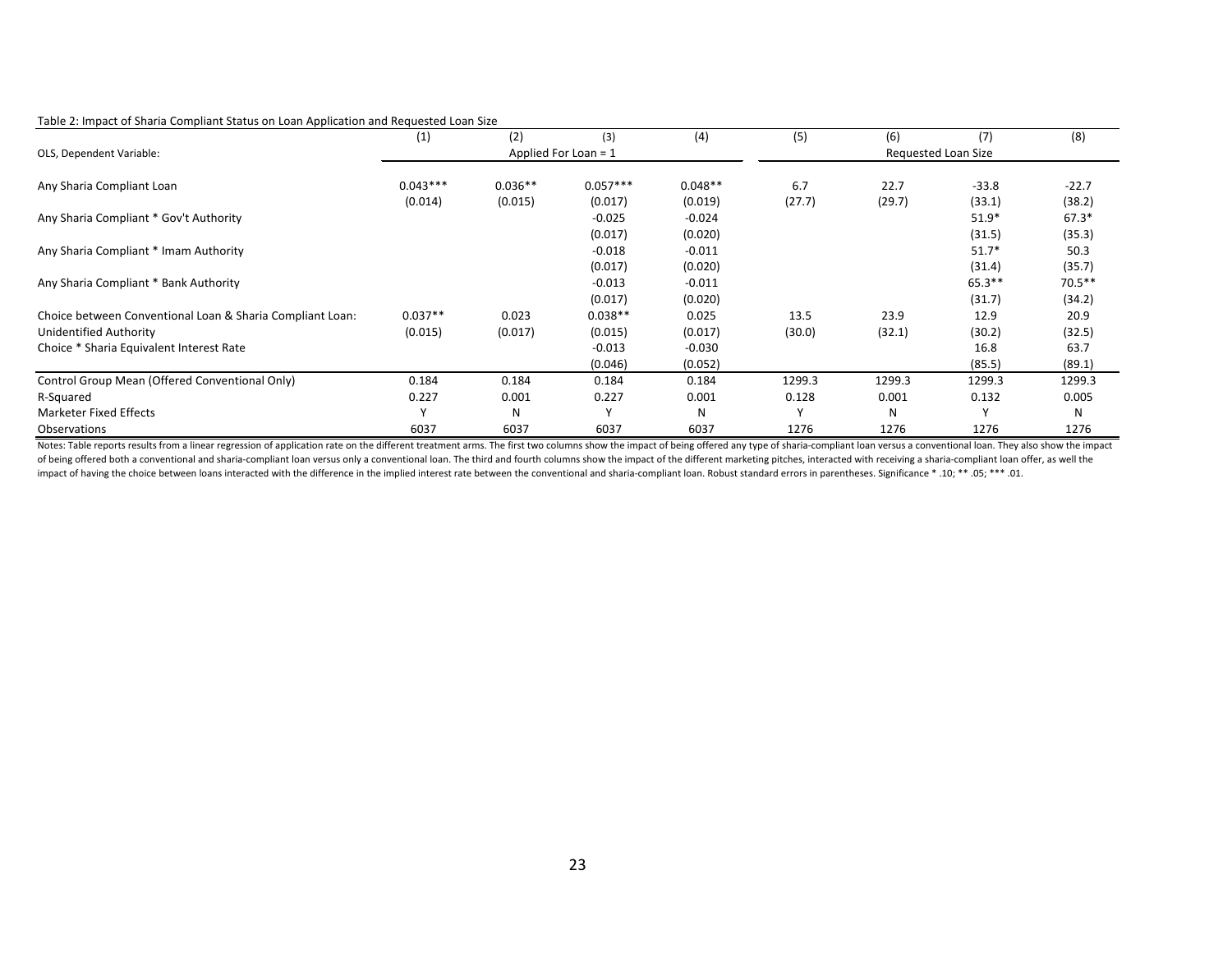| Table 3: Impact of Price and Religiosity on Loan Preference |             |             |             |             |  |  |  |  |
|-------------------------------------------------------------|-------------|-------------|-------------|-------------|--|--|--|--|
| OLS, Dependent Variable: Preferred Sharia Compliant Loan=1  |             |             |             |             |  |  |  |  |
| Sample Frame: "Choice" treatment group only                 |             |             |             |             |  |  |  |  |
|                                                             | (1)         | (2)         | (3)         | (4)         |  |  |  |  |
| Religious                                                   | $0.108***$  | $0.147***$  | $0.077***$  | $0.118***$  |  |  |  |  |
|                                                             | (0.026)     | (0.026)     | (0.026)     | (0.024)     |  |  |  |  |
| Sharia Equivalent Interest Rate                             | $-0.423***$ | $-0.397***$ |             |             |  |  |  |  |
|                                                             | (0.044)     | (0.047)     |             |             |  |  |  |  |
| Sharia Equivalent Interest Rate * Religious                 |             |             | $-0.350***$ | $-0.328***$ |  |  |  |  |
|                                                             |             |             | (0.045)     | (0.048)     |  |  |  |  |
| Sharia Equivalent Interest Rate * Non-Religious             |             |             | $-0.752***$ | $-0.711***$ |  |  |  |  |
|                                                             |             |             | (0.130)     | (0.136)     |  |  |  |  |
| P-Value for Religious vs Non-Religious                      |             |             | 0.015       | 0.046       |  |  |  |  |
| Mean of dependent variable for Non-Religious                | 0.753       | 0.753       | 0.753       | 0.753       |  |  |  |  |
| Mean of "Religious" covariate                               | 0.820       | 0.820       | 0.820       | 0.820       |  |  |  |  |
| R-Squared                                                   | 0.183       | 0.077       | 0.190       | 0.084       |  |  |  |  |
| <b>Surveyor Fixed Effects</b>                               | Υ           | N           | Y           | N           |  |  |  |  |
| <b>Observations</b>                                         | 1698        | 1698        | 1698        | 1698        |  |  |  |  |

Notes: These respondents were given a choice between a conventional loan at 1.9% interest and a sharia-compliant loan at a randomized interest rate. This table report which loan product the respondent preferred of the two, and how that preference changes based on the level of religiosity of the respondent and the relative price of the sharia-compliant loan versus the conventional loan. Religiosity is determined based on whether or not the respondent claims to watch religious TV programs. Robust standard errors in parentheses. Significance \* .10; \*\* .05; \*\*\* .01.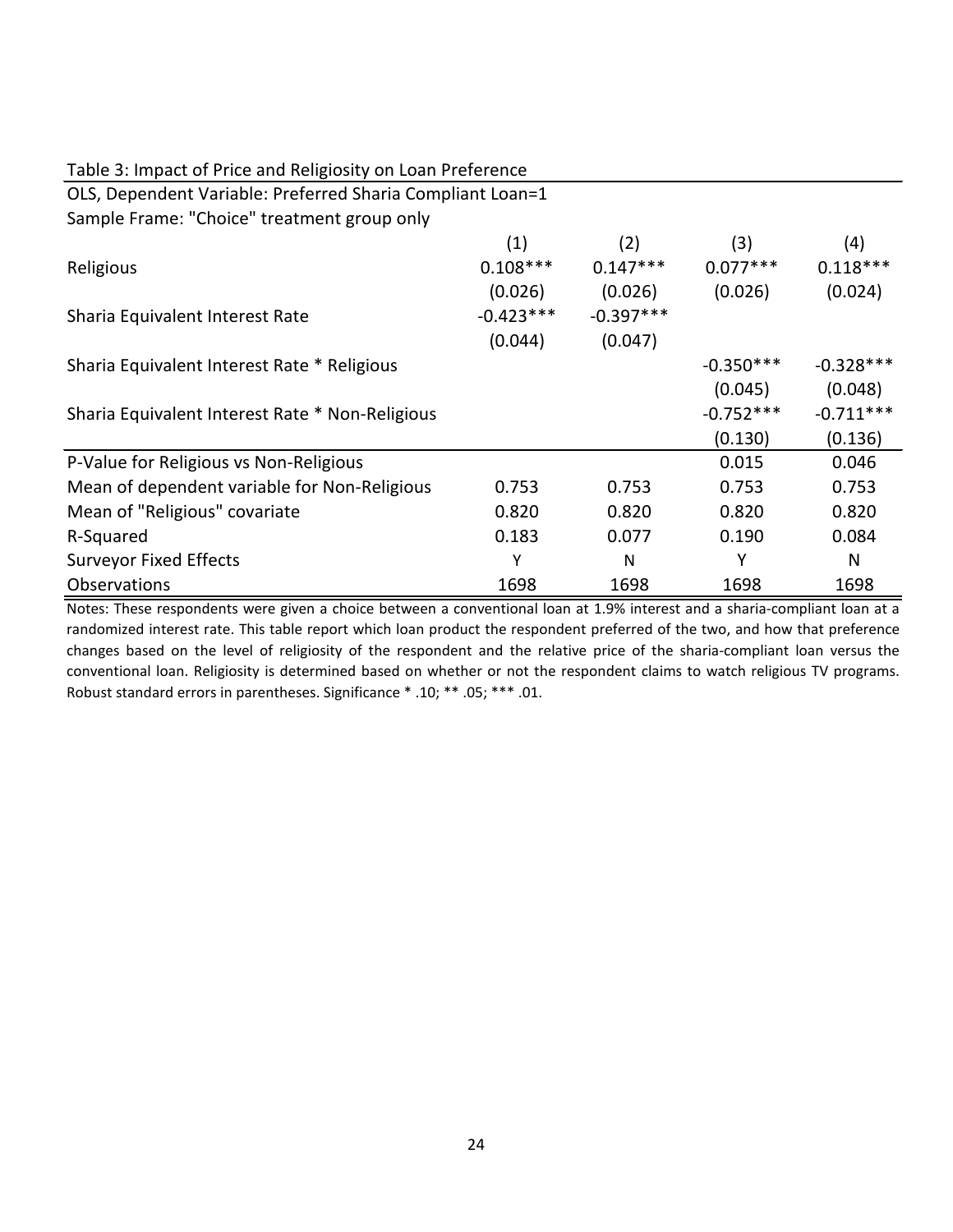#### Table 4: Impact of Sharia Compliant Status on Loan Application and Requested Loan Size

|                                                           | (1)     | (2)     | (3)         | (4)     | (5)         | (6)      | (7)          | (8)      | (9)       | (10)         |
|-----------------------------------------------------------|---------|---------|-------------|---------|-------------|----------|--------------|----------|-----------|--------------|
|                                                           |         |         | High School |         | Loan for    |          | Owns         | Has Bank | Any Prior | Any MFI      |
| OLS, Dependent Variable:                                  | Age     | Male    | or Less     | Married | Home Repair | Employed | Home         | Account  | Loan      | Loan         |
| Any Sharia Compliant Loan                                 | 1.28    | 0.00    | 0.00        | 0.04    | 0.02        | $-0.15$  | 0.00         | 0.01     | 0.00      | 0.00         |
|                                                           | (1.15)  | (0.05)  | (0.05)      | (0.05)  | (0.03)      | (0.14)   | (0.05)       | (0.05)   | (0.04)    | (0.04)       |
| Any Sharia Compliant * Gov't Authority                    | $-0.30$ | 0.01    | 0.00        | $-0.04$ | 0.01        | 0.05     | 0.00         | 0.03     | $-0.02$   | 0.01         |
|                                                           | (1.13)  | (0.05)  | (0.05)      | (0.05)  | (0.03)      | (0.14)   | (0.05)       | (0.05)   | (0.04)    | (0.04)       |
| Any Sharia Compliant * Imam Authority                     | $-1.30$ | $-0.05$ | $-0.01$     | $-0.05$ | $-0.01$     | 0.15     | 0.03         | $-0.06$  | 0.00      | $-0.04$      |
|                                                           | (1.16)  | (0.05)  | (0.05)      | (0.05)  | (0.03)      | (0.14)   | (0.05)       | (0.04)   | (0.04)    | (0.04)       |
| Any Sharia Compliant * Bank Authority                     | $-0.42$ | $-0.11$ | $-0.05$     | 0.01    | 0.02        | 0.07     | $-0.06$      | 0.02     | $-0.02$   | 0.05         |
|                                                           | (1.13)  | (0.05)  | (0.05)      | (0.05)  | (0.03)      | (0.14)   | (0.05)       | (0.05)   | (0.04)    | (0.04)       |
| Choice between Conventional Loan & Sharia Compliant Loan: | 1.44    | $-0.01$ | $-0.01$     | 0.01    | 0.03        | $-0.01$  | $-0.02$      | 0.03     | 0.02      | 0.01         |
| Unidentified Authority                                    | (1.07)  | (0.04)  | (0.04)      | (0.04)  | (0.03)      | (0.13)   | (0.05)       | (0.04)   | (0.04)    | (0.04)       |
| Choice * Sharia Equivalent Interest Rate                  | 0.88    | 0.07    | 0.13        | 0.16    | 0.00        | $-0.22$  | 0.16         | 0.07     | 0.05      | $-0.11$      |
|                                                           | (3.25)  | (0.12)  | (0.13)      | (0.13)  | (0.09)      | (0.38)   | (0.12)       | (0.13)   | (0.12)    | (0.10)       |
| Control Group Mean (Offered Conventional Only)            | 33.73   | 0.58    | 0.66        | 0.60    | 0.09        | 2.30     | 0.34         | 0.30     | 0.21      | 0.22         |
| P-Value for Joint Test                                    | 0.755   | 0.143   | 0.783       | 0.738   | 0.873       | 0.876    | 0.507        | 0.416    | 0.860     | 0.448        |
| R-Squared                                                 | 0.074   | 0.172   | 0.077       | 0.083   | 0.031       | 0.166    | 0.055        | 0.100    | 0.036     | 0.110        |
| Marketer Fixed Effects                                    |         |         |             |         |             |          | $\mathsf{v}$ |          |           | $\mathbf{v}$ |
| Observations                                              | 1271    | 1276    | 1276        | 1276    | 1276        | 1276     | 1275         | 1276     | 1275      | 1275         |

Notes: Table reports results from a linear regression of the outcomes listed at the top of each column on the different treatment arms, conditional on the individual applying for a loan. Due to the random assignment, if a effects, we should see that the coefficient on that treatment arm leads to a significant difference in the average value of the baseline characteritics for those that applies within that group. Any significant impact is no did not change people's gender, but could have changed what proportion of applicants are female. The regressions include marketer fixed effects, the impacts are largely the same without them. Robust standard errors in pare  $.05;***.01.$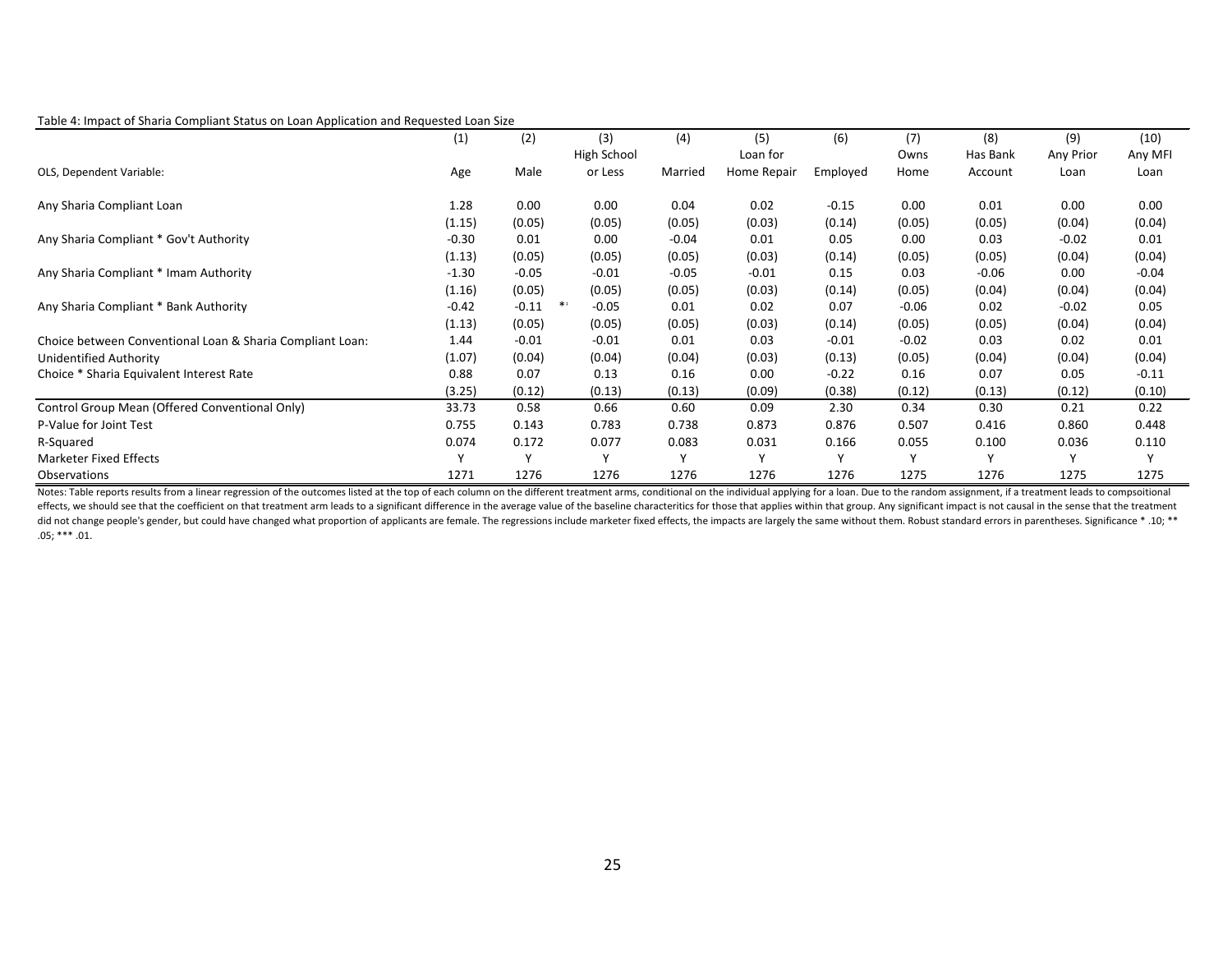# Table 5: Impact of Lender Name on Loan Application Rate

| OLS, Dependent Variable: Applied For Loan = 1                         |            |            |
|-----------------------------------------------------------------------|------------|------------|
|                                                                       | (1)        | (2)        |
| Conventional Loan Using "Tathmeer" Name                               | $-0.022**$ | $-0.022**$ |
|                                                                       | (0.011)    | (0.011)    |
| Control Group Mean (Conventional Using "Jordan Microfinance Company") | 0.030      | 0.030      |
| R-Squared                                                             | 0.006      | 0.007      |
| <b>Marketer Fixed Effects</b>                                         | N          | Υ          |
| Observations                                                          | 692        | 692        |

Notes: Table reports results from a linear regression of application rate on a variable that takes the value "1" if the conventional loan offer uses the name "Ithamr" and "0" if it uses the name "Tamweelcom". This treatment was implemented in the capital city of Amman one month after the completion of the initial marketing intervention. Robust standard errors in parentheses. Significance \* .10; \*\* .05; \*\*\* .01.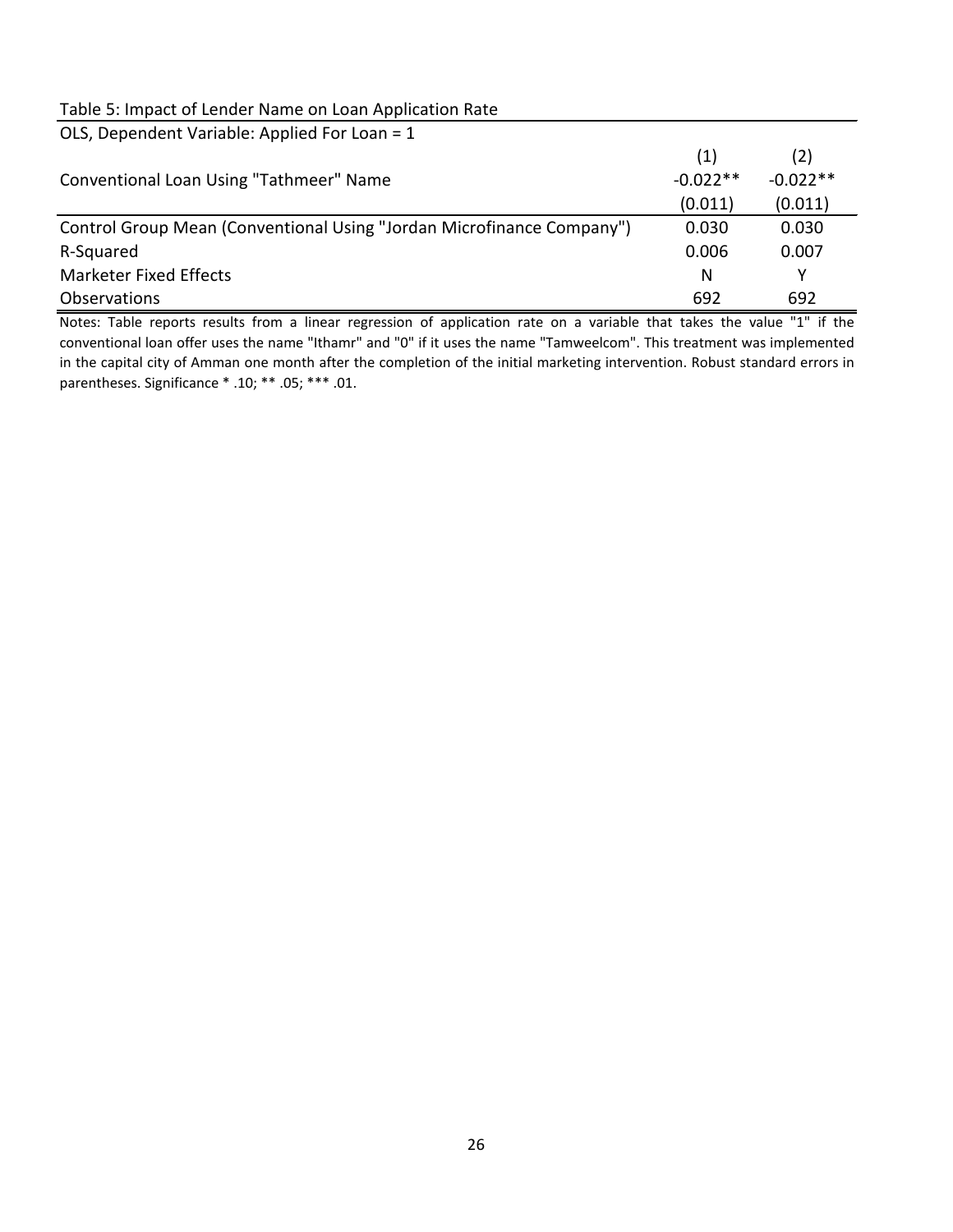# **Appendix**

*Text of marketing messages used for each group:*

## Generic Opening:

Good morning/afternoon, my name is \_\_\_\_\_\_. Are you interested in hearing about home improvement financing options that you can use to buy items such as furniture and electronic appliances?

*If yes, then the individual is included in sample and randomized into one of the following groups with corresponding message:*

## Control Group:

We at the Jordan Microfinance Company offer loans to finance home improvement items such as furniture and electronic appliances. We can provide you with an amount between 300-1500JD. We offer several payment options and some free services/perks as well. The interest on the loan will be 1.9% monthly with a maximum repayment term of 20 months. Would you be interested in filling out an application for a loan?

## Simple Sharia Compliant- Unidentified Authority:

We at Tathmeer offer Islamic sharia-compliant loans to finance home improvement items such as furniture and electronic appliances. We can provide you with an amount between 300-1500JD. We offer several payment options and some free services/perks as well. The service fee on the loan will be 1.9% monthly with a maximum repayment term of 20 months. Would you be interested in filling out an application for a loan?

## Sharia Compliant with Government Authority:

We at Tathmeer offer Islamic sharia-compliant loans, which have been approved by the government's chief Islamic judge to finance home improvement items such as furniture and electronic appliances. We can provide you with an amount between 300-1500JD. We offer several payment options and some free services/perks as well. The service fee on the loan will be 1.9% monthly with a maximum repayment term of 20 months. Would you be interested in filling out an application for a loan?

## Sharia Compliant with Imam Authority:

We at Tathmeer offer Islamic sharia-compliant loans, which have been approved by the religious leader Dr. Ahmed Haleel, to finance home improvement items such as furniture and electronic appliances. We can provide you with an amount between 300-1500JD. We offer several payment options and some free services/perks as well. The service fee on the loan will be 1.9% monthly with a maximum repayment term of 20 months. Would you be interested in filling out an application for a loan?

## Sharia Compliant with Bank Authority:

We at Tathmeer offer Islamic sharia-compliant loans, which have been approved by our bank's Sharia board, to finance home improvement items such as furniture and electronic appliances. We can provide you with an amount between 300-1500JD. We offer several payment options and some free services/perks as well. The service fee on the loan will be 1.9% monthly with a maximum repayment term of 20 months. Would you be interested in filling out an application for a loan?

## Conventional Loan (1.9%) Vs. Sharia-Compliant Loan (1.75%):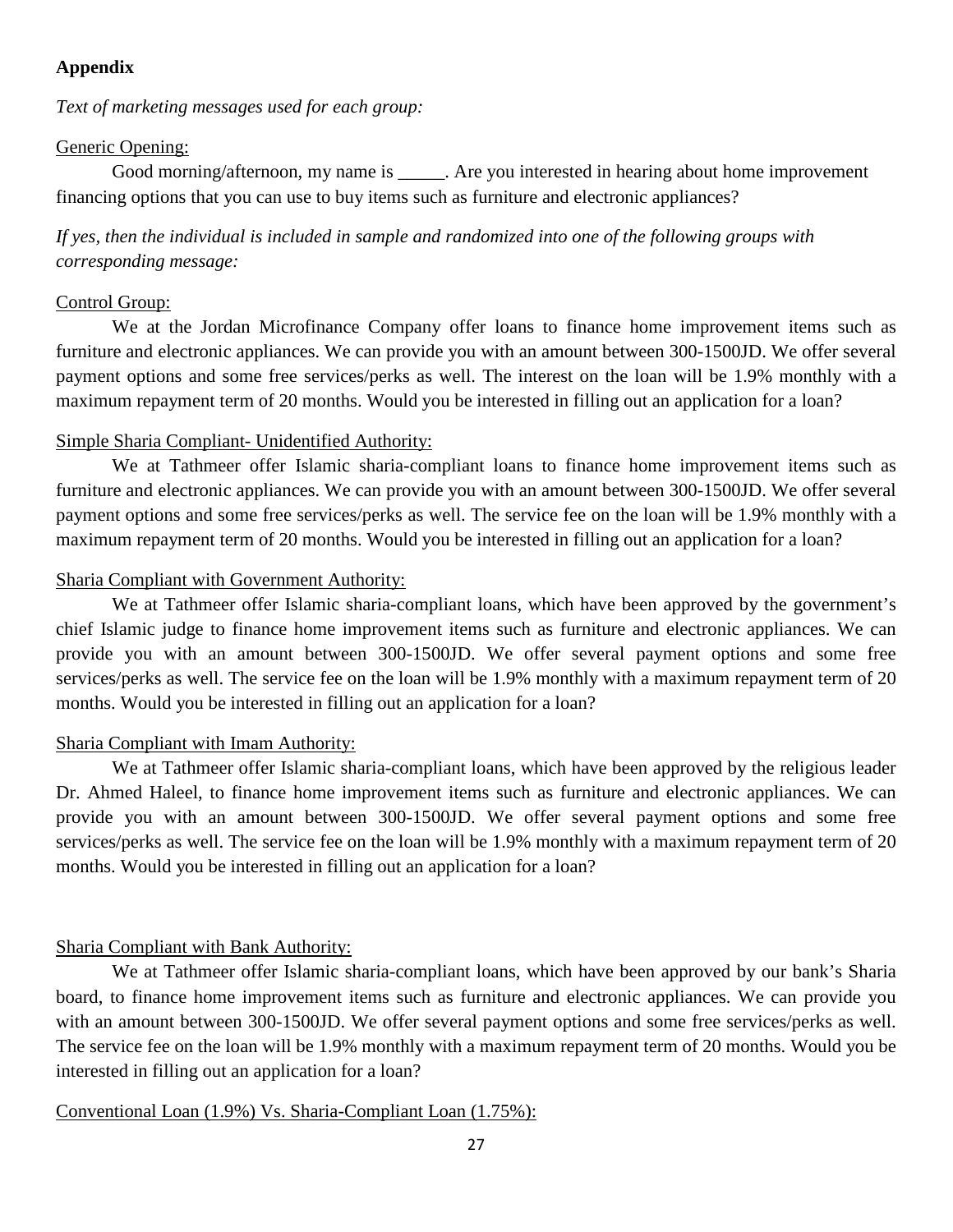We have offers from two different institutions. The first is loan from the Jordan Microfinance Company to finance home improvement items such as furniture and electronic appliances. We can provide you with an amount between 300-1500JD. We offer several payment options and some free services/perks as well. The interest on the loan will be 1.9% monthly with a maximum repayment term of 20 months. The second product is a sharia-compliant loan from Ithamr, and similarly focused on home improvement items, but with a service fee of 1.75% monthly with a maximum repayment term of 20 months. Would you be interested in filling out an application for a loan? Which type of loan do you prefer?

## Conventional Loan (1.9%) Vs. Sharia-Compliant Loan (1.9%):

We have offers from two different institutions. The first is loan from the Jordan Microfinance Company to finance home improvement items such as furniture and electronic appliances. We can provide you with an amount between 300-1500JD. We offer several payment options and some free services/perks as well. The interest on the loan will be 1.9% monthly with a maximum repayment term of 20 months. The second product is a sharia-compliant loan from Ithamr, and similarly focused on home improvement items, but with a service fee of 1.9% monthly with a maximum repayment term of 20 months. Would you be interested in filling out an application for a loan? Which type of loan do you prefer?

## Conventional Loan (1.9%) Vs. Sharia-Compliant Loan (2.2%):

We have offers from two different institutions. The first is loan from the Jordan Microfinance Company to finance home improvement items such as furniture and electronic appliances. We can provide you with an amount between 300-1500JD. We offer several payment options and some free services/perks as well. The interest on the loan will be 1.9% monthly with a maximum repayment term of 20 months. The second product is a sharia-compliant loan from Ithamr, and similarly focused on home improvement items, but with a service fee of 2.2% monthly with a maximum repayment term of 20 months. Would you be interested in filling out an application for a loan? Which type of loan do you prefer?

# Name Test (Comparing Conventional Loan from "the Jordan Microfinance Company" with Conventional Loan from "Tathmeer"):

We at Tathmeer offer loans to finance home improvement items such as furniture and electronic appliances. We can provide you with an amount between 300-1500JD. We offer several payment options and some free services/perks as well. The interest on the loan will be 1.9% monthly with a maximum repayment term of 20 months. Would you be interested in filling out an application for a loan?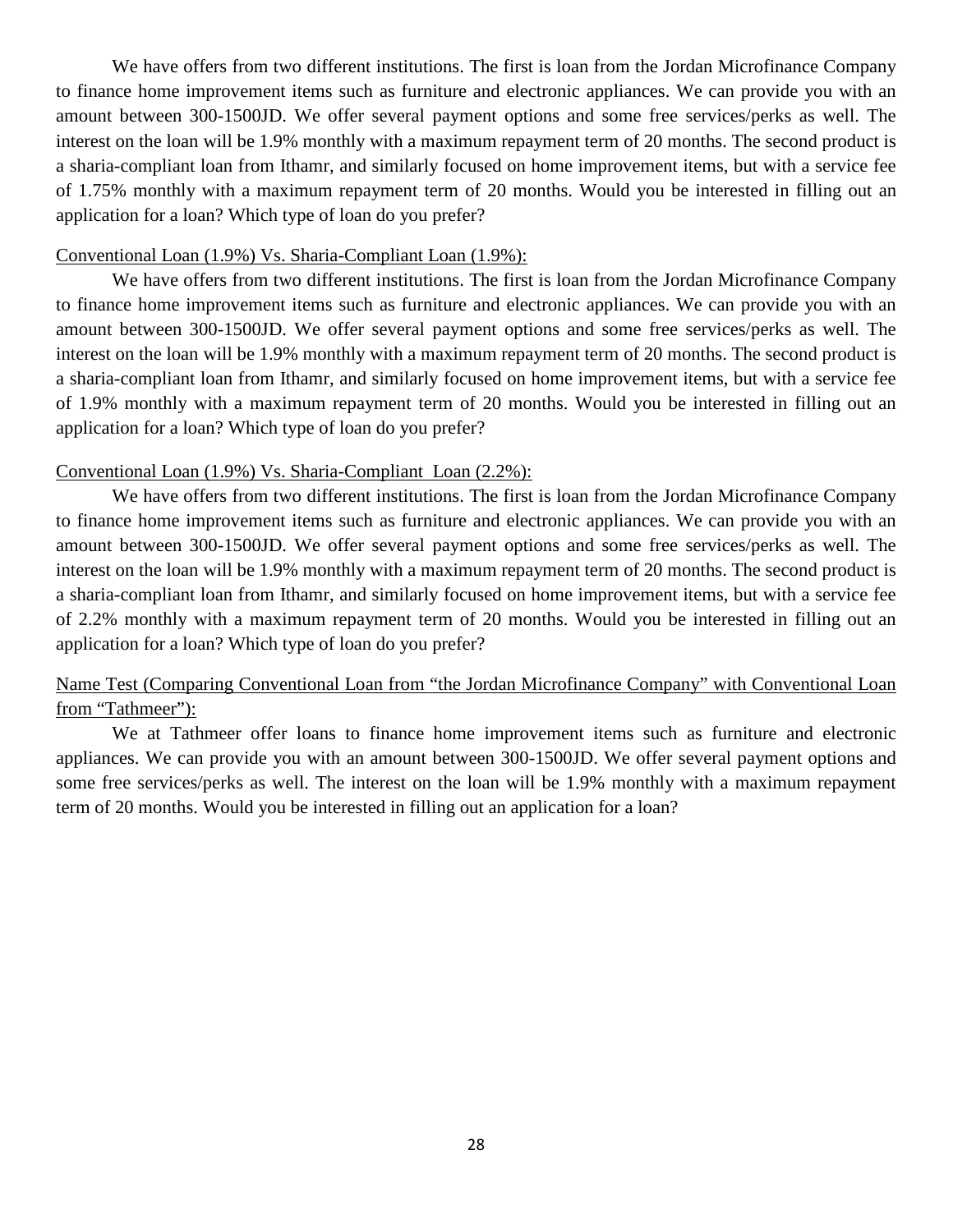Table A1: Comparing Financial Inclusion Across Developing Countries

|                                    | (1)           | (2)            | (3)           | (4)           |
|------------------------------------|---------------|----------------|---------------|---------------|
|                                    | % that        |                | % bought on   | % that        |
|                                    | borrowed from |                | credit from a | borrowed      |
|                                    | bank in past  | % with account | store in past | money in past |
| Dependent Variable                 | year          | at bank        | year          | year          |
| Muslim Majority Country=1          | $-2.56*$      | $-11.64***$    | $3.18*$       | 0.021         |
|                                    | (1.31)        | (3.58)         | (1.72)        | (2.97)        |
| Mean (non-Muslim majority country) | 10.5          | 40.2           | 10.2          | 45.0          |
| R-Squared                          | 0.227         | 0.551          | 0.046         | 0.049         |
| <b>Observations</b>                | 104           | 104            | 103           | 104           |

Notes: Table reports results from a linear regression of the dependent variable in each column on an indicator variable that takes value one if the country is majority Muslim, controlling for a third degree polynomial of GDP per capita. Data on outcome variables comes from the World Bank Global Financial Inclusion Database (2014), Religion data comes from the World Religion Dataset (2012), and the sample frame includes all countries labeled as developing countries by the IMF. Robust standard errors in parentheses. Significance \*.10, \*\*.05, \*\*\*.01.